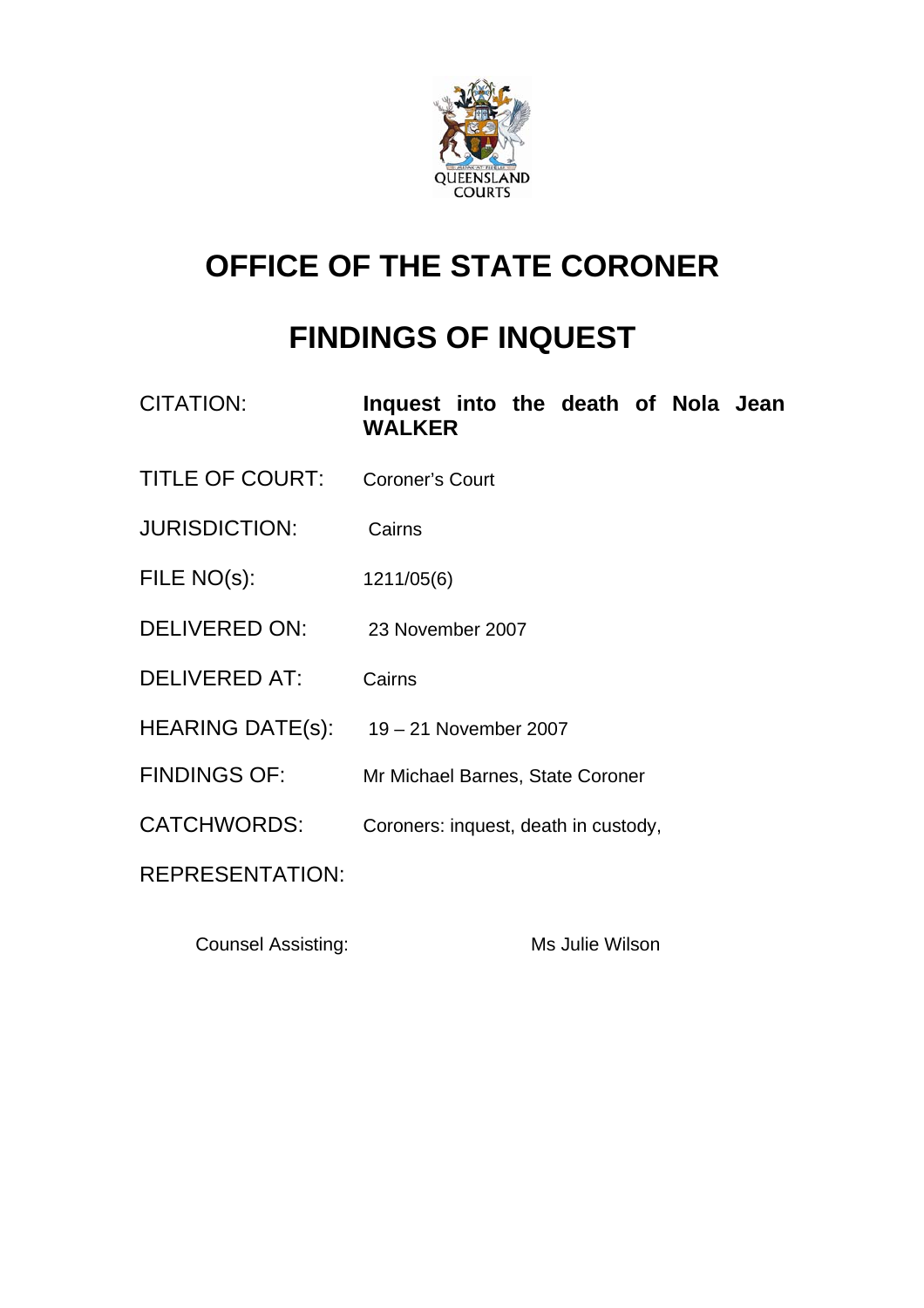# **Table of Contents**

| The admissibility of evidence and the standard of proof3              |  |
|-----------------------------------------------------------------------|--|
|                                                                       |  |
|                                                                       |  |
|                                                                       |  |
|                                                                       |  |
|                                                                       |  |
|                                                                       |  |
|                                                                       |  |
|                                                                       |  |
|                                                                       |  |
|                                                                       |  |
|                                                                       |  |
|                                                                       |  |
|                                                                       |  |
|                                                                       |  |
|                                                                       |  |
|                                                                       |  |
|                                                                       |  |
|                                                                       |  |
|                                                                       |  |
| The adequacy of the ambulances officers response  16                  |  |
| Recommendation 1 - Exchange of information between police and         |  |
|                                                                       |  |
|                                                                       |  |
|                                                                       |  |
|                                                                       |  |
| Recommendation 2 - Review of QPS training concerning intoxication  20 |  |
|                                                                       |  |
|                                                                       |  |
|                                                                       |  |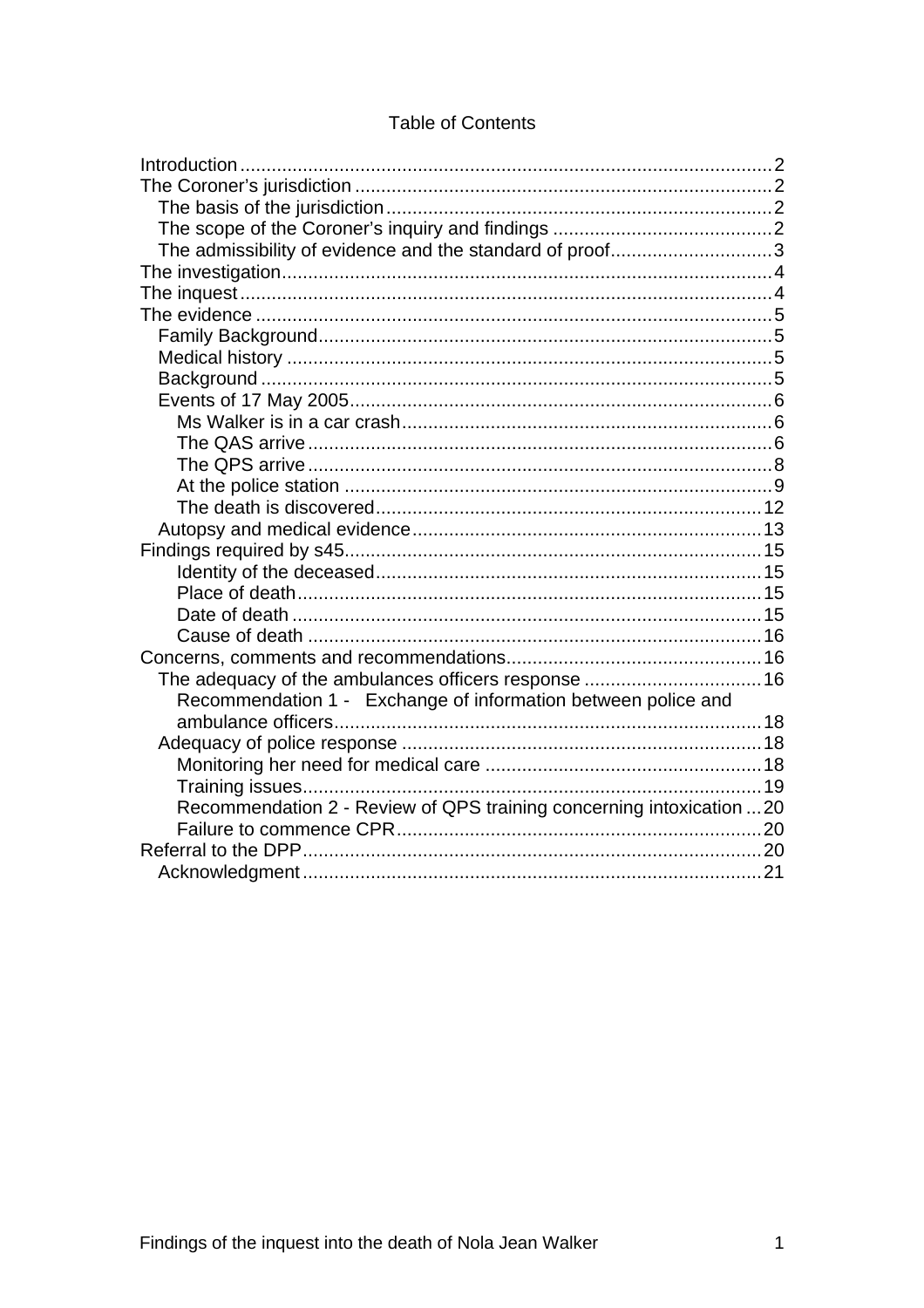<span id="page-2-0"></span>The *Coroners Act 2003* (the Act) provides in s45 that when an inquest is held into a death, the coroner's written findings must be given to the family of the person who died and to each of the persons or organisations granted leave to appear at the inquest. These are my findings in relation to the death of Nola Jean Walker. They will be distributed in accordance with the requirements of the Act and placed on the website of the Office of the State Coroner.

# **Introduction**

On the morning of 17 May 2005, Nola Walker, a retired nurse, dropped her adult son at work and was driving home when she was involved in a car crash. The ambulance officers who attended and examined Ms Walker found no significant injuries but recommended that she allow them to take her to hospital for observation and tests. She declined. Police officers who also attended became suspicious that she may have been driving while over the legal blood alcohol limit. This was confirmed by a road side breath test and accordingly Ms Walker was taken to the Cairns Police Station. She was there for about 90 minutes while the necessary paperwork was prepared and attempts were made to locate a friend to come and collect her. When an officer went to advise her that she could go, Ms Walker was found to be unconscious, without a pulse and not breathing. An ambulance was called but attempts to revive her failed.

These findings seek to explain how the death occurred and consider whether any changes to the policies and/or procedures of the Queensland Ambulance Service (QAS) and Queensland Police Service (QPS) would reduce the likelihood of similar deaths occurring in future.

# **The Coroner's jurisdiction**

Before turning to the evidence, I will say something about the nature of the coronial jurisdiction.

# *The basis of the jurisdiction*

At the time of her death, Ms Walker was in the custody of the QPS, in a holding room at the Cairns police station, pending completion of documents necessary to charge her with failing to provide a specimen of breath pursuant to section 80 of the *Transport Operations (Road Use Management) Act* 1995. As such, her death was a "*death in custody*"<sup>*[1](#page-2-1)*</sup> within the terms of the Act and accordingly it was reported to the State Coroner for investigation and inquest.<sup>[2](#page-2-2)</sup>

# *The scope of the Coroner's inquiry and findings*

A coroner has jurisdiction to inquire into the cause and the circumstances of a reportable death. If possible he/she is required to find:-

- whether a death in fact happened;
- $\bullet$  the identity of the deceased;
- when, where and how the death occurred; and
- what caused the person to die.

 $\overline{a}$ <sup>1</sup> Refer s10

<span id="page-2-2"></span><span id="page-2-1"></span><sup>2</sup> Section 8(3) defines "*reportable death*" to include deaths in custody and s 7(2) requires that such deaths be reported to the State Corner or Deputy State Coroner. Section 27 requires an inquest be held in relation to all deaths in custody.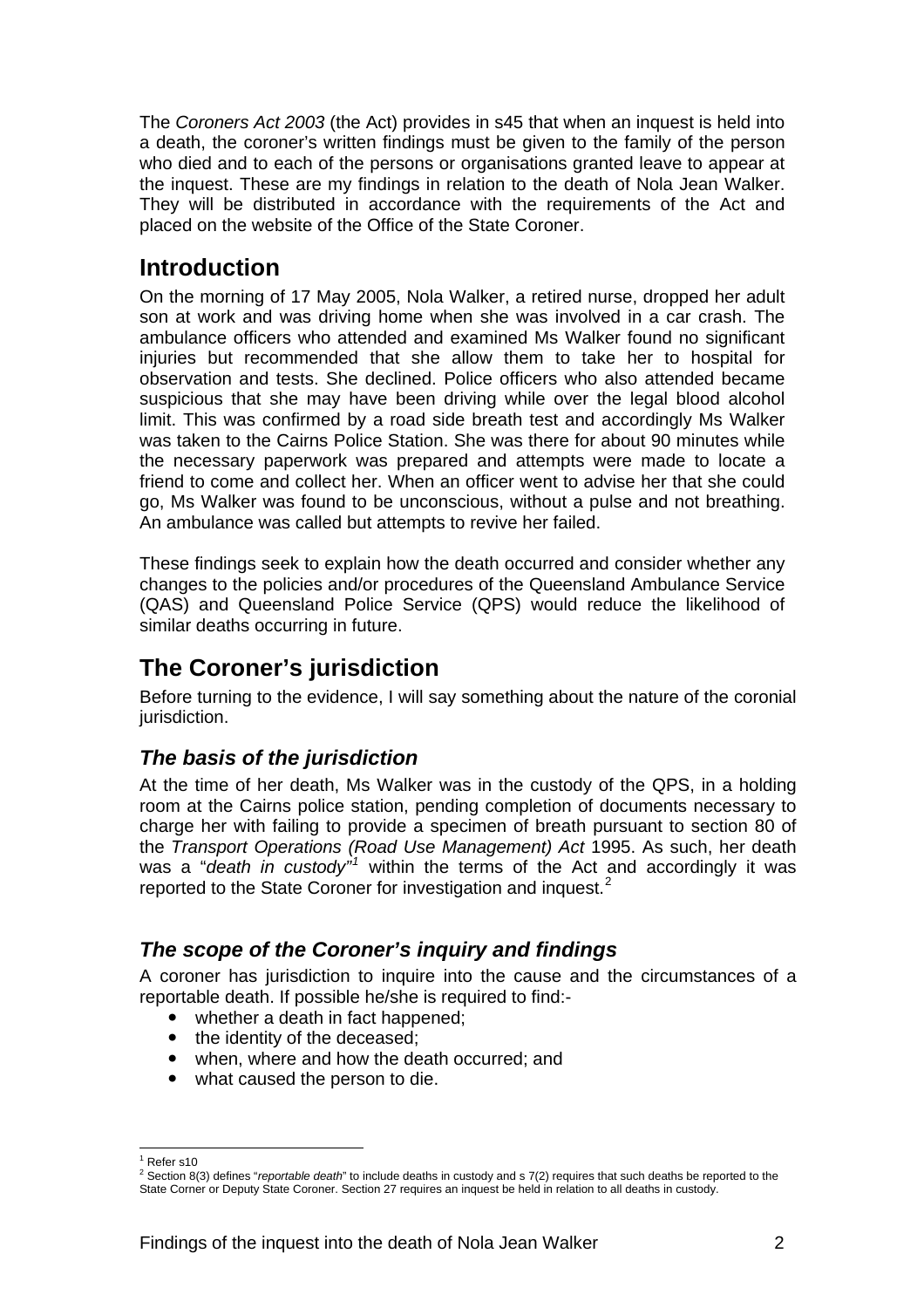<span id="page-3-0"></span>An inquest is not a trial between opposing parties but an inquiry into the death. In a leading English case it was described in this way:-

*It is an inquisitorial process, a process of investigation quite unlike a criminal trial where the prosecutor accuses and the accused defends… The function of an inquest is to seek out and record as many of the facts concerning the death as the public interest requires.* [3](#page-3-1)

The focus is on discovering what happened, not on ascribing guilt, attributing blame or apportioning liability. The purpose is to inform the family and the public of how the death occurred with a view to reducing the likelihood of similar deaths. As a result, the Act authorises a coroner to make preventive recommendations concerning public health or safety, the administration of justice or ways to prevent deaths from happening in similar circumstances in future.<sup>[4](#page-3-2)</sup> However, a coroner must not include in the findings or any comments or recommendations statements that a person is or maybe guilty of an offence or is or may be civilly liable for something.<sup>[5](#page-3-3)</sup>

### *The admissibility of evidence and the standard of proof*

Proceedings in a coroner's court are not bound by the rules of evidence because section 37 of the Act provides that the court "*may inform itself in any way it considers appropriate."* That doesn't mean that any and every piece of information however unreliable will be admitted into evidence and acted upon. However, it does give a coroner greater scope to receive information that may not be admissible in other proceedings and to have regard to its provenance when determining what weight should be given to the information.

This flexibility has been explained as a consequence of an inquest being a factfinding exercise rather than a means of apportioning guilt: an inquiry rather than a trial.<sup>[6](#page-3-4)</sup>

A coroner should apply the civil standard of proof, namely the balance of probabilities, but the approach referred to as the *Briginshaw* sliding scale is applicable.<sup>[7](#page-3-5)</sup> This means that the more significant the issue to be determined, the more serious an allegation or the more inherently unlikely an occurrence, the clearer and more persuasive the evidence needed for the trier of fact to be sufficiently satisfied that it has been proven to the civil standard. $8$ 

It is also clear that a Coroner is obliged to comply with the rules of natural justice and to act judicially. $9$  This means that no findings adverse to the interest of any party may be made without that party first being given a right to be heard in opposition to that finding. As *Annetts v McCann[10](#page-3-8)* makes clear that includes being given an opportunity to make submissions against findings that might be damaging to the reputation of any individual or organisation.

l

<sup>3</sup> *R v South London Coroner; ex parte Thompson* (1982) 126 S.J. 625 4

<span id="page-3-2"></span><span id="page-3-1"></span> $4$ s46

 $5$  s45(5) and 46(3)

<span id="page-3-4"></span><span id="page-3-3"></span><sup>&</sup>lt;sup>6</sup> *R v South London Coroner; ex parte Thompson* per Lord Lane CJ, (1982) 126 S.J. 625<br><sup>7</sup> Anderson v Blashki [1993] 2 VR 89 at 96 per Gobbo J

<span id="page-3-6"></span><span id="page-3-5"></span><sup>8</sup> Briginshaw v Briginshaw (1938) 60 CLR 336 at 361 per Sir Owen Dixon J

<span id="page-3-7"></span><sup>&</sup>lt;sup>9</sup> Harmsworth v State Coroner [1989] VR 989 at 994 and see a useful discussion of the issue in

<span id="page-3-8"></span>Freckelton I., "Inquest Law" in *The inquest handbook*, Selby H., Federation Press, 1998 at 13 <sup>10</sup> (1990) 65 ALJR 167 at 168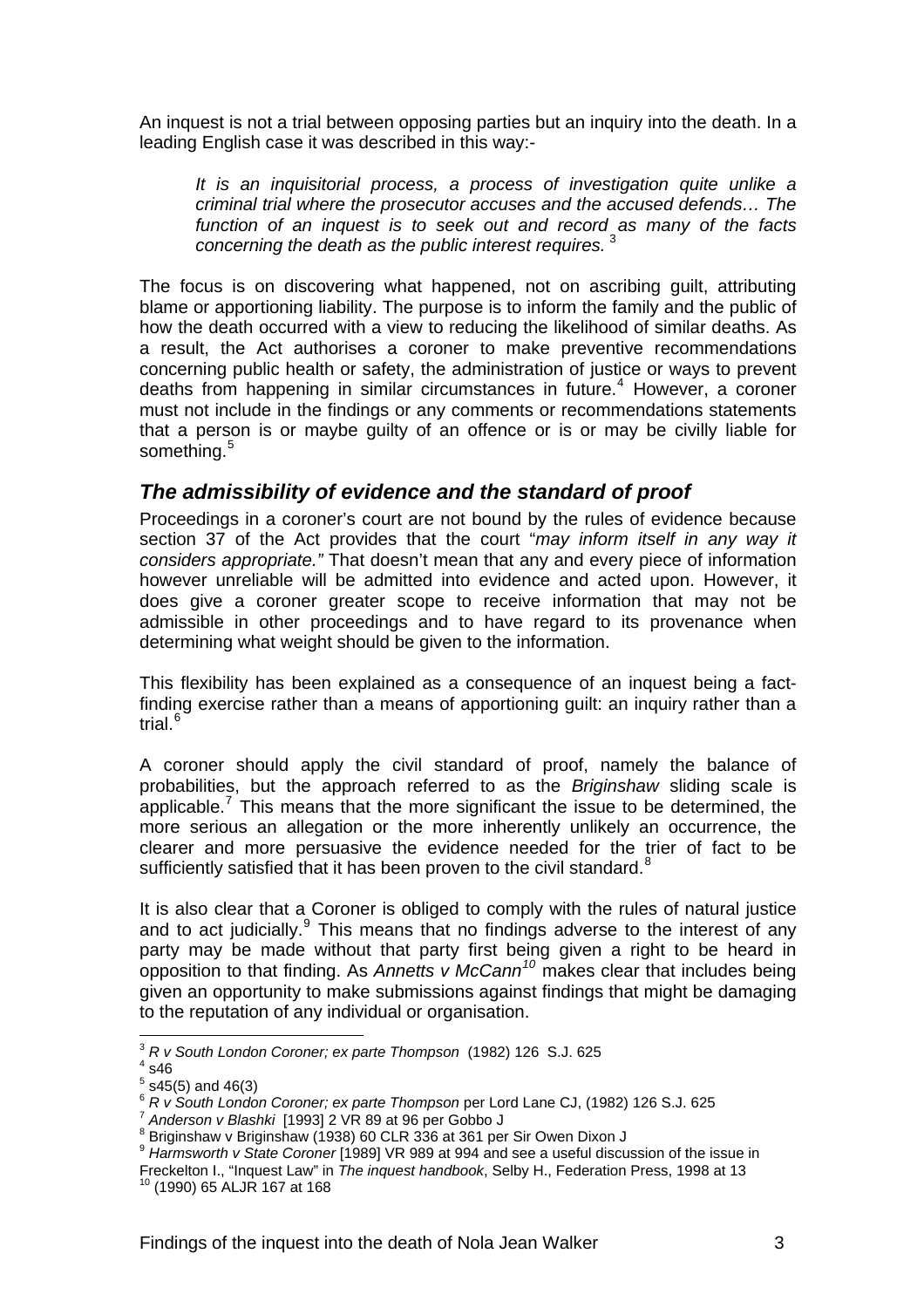# <span id="page-4-0"></span>**The investigation**

I will now say something about the investigation of Ms Walker's death.

Acting Inspector (then Detective Senior Sergeant) B J Eaton commenced the investigation almost immediately following the death. At the time, Acting Inspector Eaton was the Officer in Charge of the Cairns Criminal Investigation Branch. Interviews were conducted with the officers who had taken Ms Walker into custody and who had dealings with her at the police station and all other relevant witnesses including the ambulance officers. Scenes of crime officers photographed the scene of the traffic accident and the holding room at the police station. I commend the officer on the standard of his investigation.

A post mortem examination was performed by Professor David Williams at the Cairns Base Hospital Mortuary on the day of the death.

The Queensland Ambulance Service commenced an investigation into the services provided to Ms Walker on the day of her death. Colin Nash, Manager for Clinical Standards, was directed by the then QAS Medical Director to undertake the investigation. He interviewed the three QAS paramedics involved and reviewed QAS records relating to ambulance services provided to Ms Walker. A report to the Medical Director was prepared however that report was lost. Mr Nash prepared a statement detailing the investigation for the inquest from hand written notes made during the course of the investigation.

Staff members of the Office of the State Coroner have also undertaken further inquiries relating to the appropriateness of the QPS and QAS care and management of Ms Walker and potential safety hazards at the scene of the accident.

I viewed the scene of the traffic accident and the relevant areas of the Cairns Police Station.

As can be readily appreciated, any death in custody may raise suspicions in the minds of those close to the deceased and others, that he/she has met with some foul play and/or that the authorities have failed in their duty to properly care for the prisoner. It is therefore essential that even when a death appears at the outset not to be suspicious, the investigation is thorough and rigorous. I am satisfied that as a result of the contribution made by the various bodies which inquired into this case, including the evidence obtained at inquest, the circumstances of the death have been sufficiently scrutinised to enable me to make findings on all relevant issues.

# **The inquest**

A pre-hearing conference was held in Brisbane on 25 October 2007. Ms Wilson was appointed Counsel Assisting. Leave to appear was granted to the Officers Simpson, Flematti and MacPherson, the Commissioner of Police and the Queensland Ambulance Service. Ms Walker's son was not separately represented however he consulted with those assisting me before and throughout the inquest. The inquest then proceeded over three days commencing on 19 November 2007 in Cairns. Twenty-two witnesses gave evidence and 95 exhibits were tendered.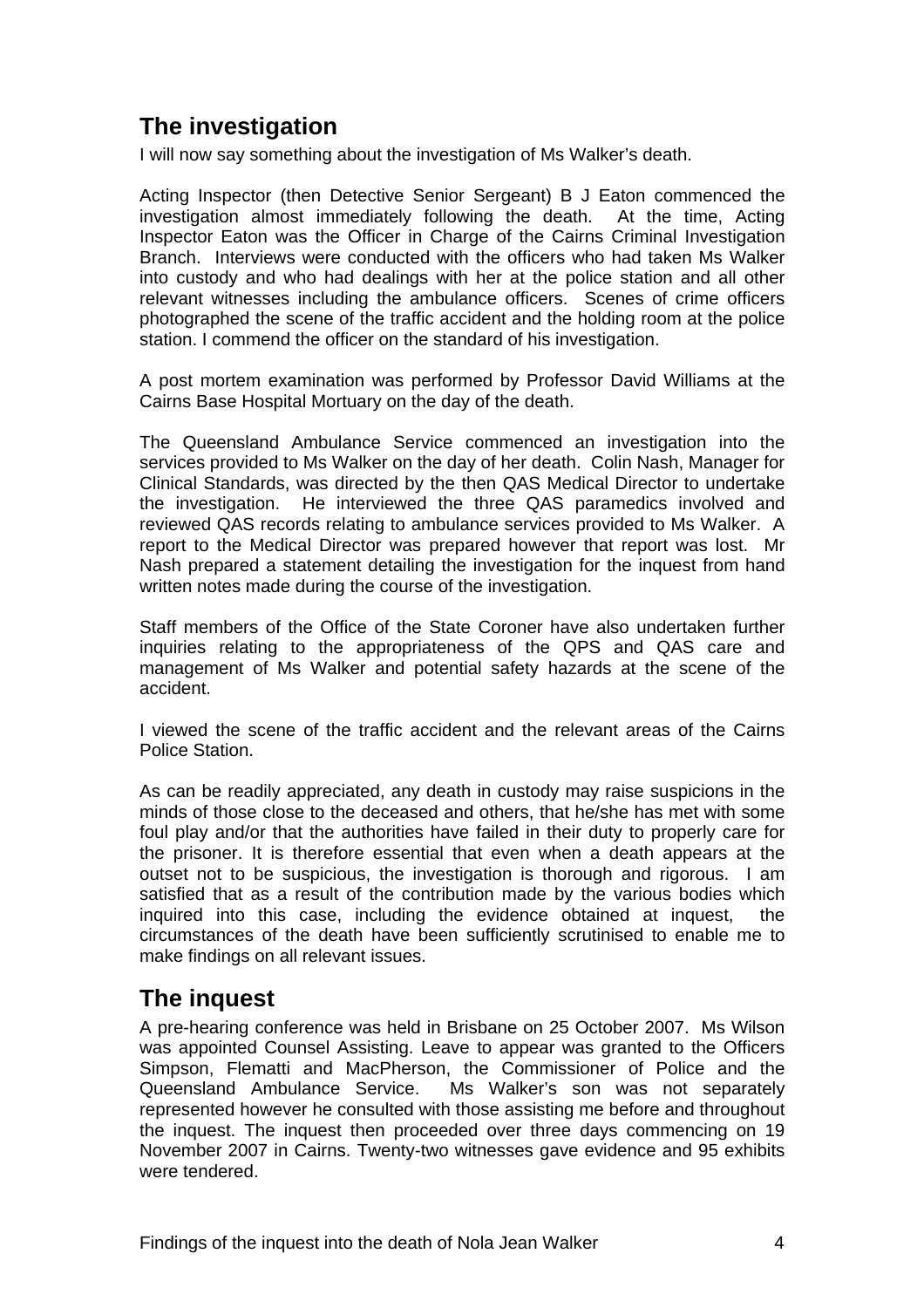# <span id="page-5-0"></span>**The evidence**

I turn now to the evidence. Of course I can not summarise all of the information contained in the exhibits and transcript but I consider it appropriate to record in these reasons the evidence I believe is necessary to understand the findings I have made.

# *Family Background*

Nola Walker was born on 25 April 1939. She had a long and apparently successful career as a registered nurse and was described by her friend, Elizabeth McBryde, as *"very wonderful, determined, strong, caring, unstoppable woman."*[11](#page-5-1) Ms Walker's son described her as proud and gracious.

Mr Needham-Walker, had recently moved to Cairns to stay with his mother on account of her failing health. He explained that his mother had undergone cardiac surgery and suffered a stroke previously. An incident which occurred the previous year, where Ms Walker was hospitalised without telling her family and Mr Needham-Walker was unable to contact her prompted him to move in order to care for his mother. Mr Needham-Walker's brother had arranged for Ms Walker to wear a medical alarm out of concern for his mother's health. It is clear that Ms Walker had family and friends who cared for her very much.

# *Medical history*

Evidence concerning Ms Walker's medical history is largely anecdotal in that it mainly comes from the history taken by QAS and QPS officers at the scene of the traffic accident. Ms Walker told the second year student paramedic Nucifora (now McEachern) that she had undergone heart bypass surgery five years previously and was, at the time, taking medications Lasix, Frusamide and Aldactone. Ms Walker later told Constable Simpson that she had taken Valium the night before and that she suffered a liver problem.

As previously mentioned, Mr Needham-Walker had recently arrived in Cairns to stay with his mother on account of her failing health. He told the police that he was not aware of any medical problems that might have impacted Ms Walker's ability to drive, although she did not do so often.

# *Background*

To celebrate an overseas holiday that Ms Walker was about to take with her friend Ms McBryde, the two travellers, Mr Needham-Walker and another friend went out for dinner on the evening of 16 May 2005. Mr Needham-Walker and Ms McBryde told the police that they observed Ms Walker consume three or four glasses of white wine over a three hour period between 7.00pm and 10.00pm. In evidence, Mr Needham-Walker qualified that observation by saying that since he and others were buying his mother glasses of wine throughout the course of the dinner, she might have consumed more that the stated three or four glasses during that period.

After they returned home from dinner, Mr Needham-Walker went straight to bed. Before retiring he observed his mother pour herself a small glass of white wine

<span id="page-5-1"></span>l  $11$  Exhibit 28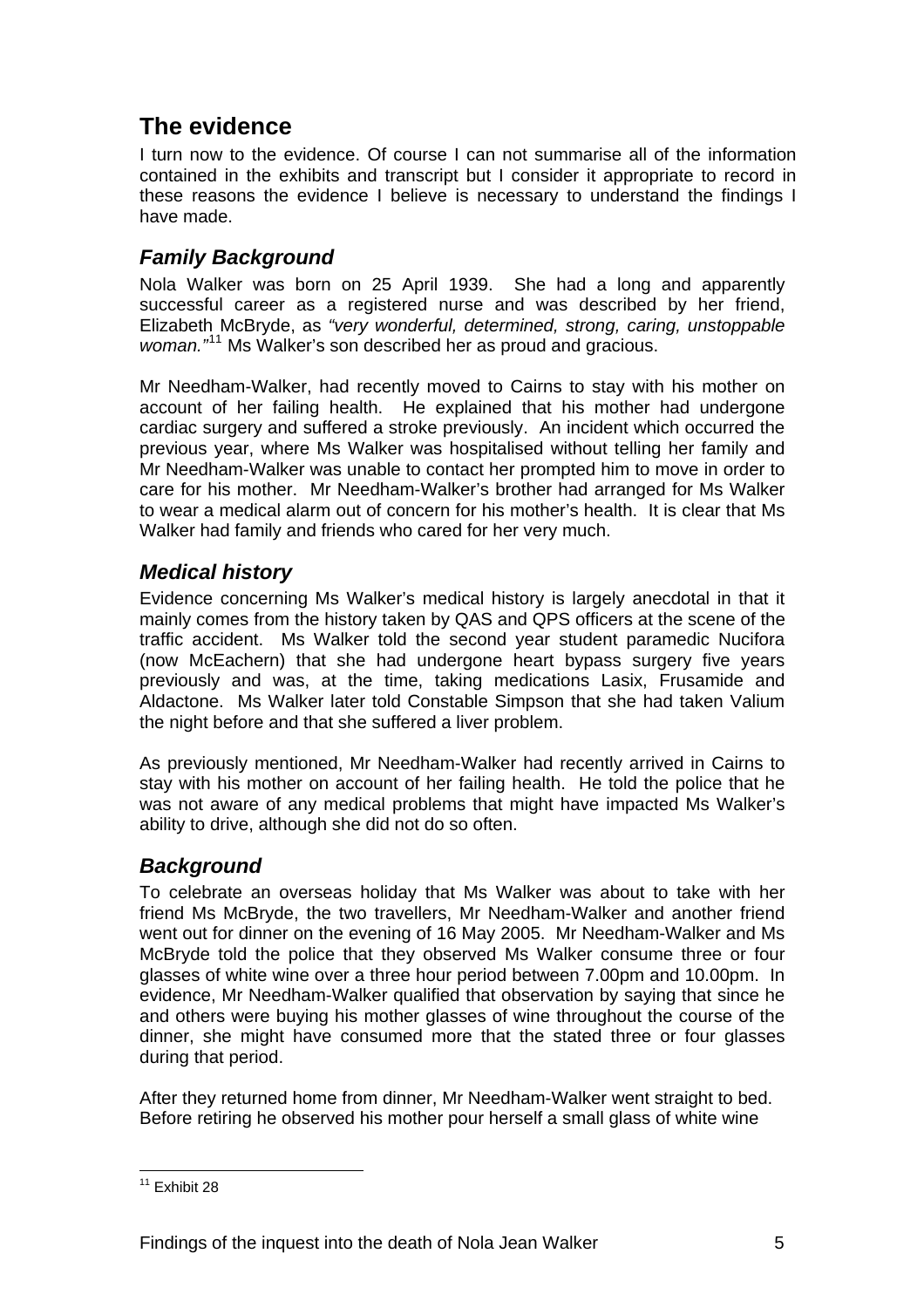<span id="page-6-0"></span>from a four litre cask. Mr Needham-Walker cannot say how much his mother had to drink before she went to bed that night.

### *Events of 17 May 2005*

Mr Needham-Walker woke his mother at about 7.30am since arrangements had been made for her to drive him to work. This was not the usual routine. It was Mr Needham-Walker's first day in a new job and it was thought that Ms Walker might need to use of the vehicle to attend to matters associated with preparing for her holiday.

Mr Needham-Walker drove his mother's car, a small Mazda sedan, to his workplace at Hansons on the corner of Draper and Kenny Streets, Portsmith. He got out of the car and his mother moved into the driver's seat. He did not see her drive away.

#### **Ms Walker is in a car crash**

Just after 8.00am, Ms Walker was involved in a two vehicle traffic accident when she failed to give way in accordance with the traffic sign at the intersection of Kenny and Fearnley Streets, less than a kilometre from where she had dropped her son. The driver of the second vehicle was Stephen Blanchard.

Mr Blanchard immediately went to the Mazda to check on the female driver. She apologised and, although she appeared old, fragile and fairly shaken, she told Mr Blanchard that she was fine.

Anne Naylor who was employed as a safety officer with Hastings Deering was alerted to the accident having occurred outside the main gate.<sup>[12](#page-6-1)</sup> She is trained in first aid and attended to Ms Walker who was seated in the driver's side of the Mazda which was badly damaged on the passenger side. The driver's door was open when Ms Naylor approached.

Ms Naylor observed that Ms Walker was calm and focussed. Ms Naylor was concerned to keep Ms Walker talking in accordance with her first aid training. She said that Ms Walker did not have any difficulty conversing with her. During that conversation Ms Walker expressed concern for her dog and was emphatic that she was fine and did not want an ambulance to be called, however this had already been done. Ms Naylor asked Ms Walker if there was someone she could call to attend and Ms Walker responded that her son would already be at work. Ms Naylor dressed a number of minor cuts on Ms Walker's left hand and left when the QAS arrived.

#### **The QAS arrive**

l

QAS officers Nucifora and Blake arrived at the scene at 8.13am having received the code 1 call at 8.05am. Soon after, a third and more senior officer, Lauretta Howarth arrived in another vehicle. Ms Howarth was providing 'back up' for Nucifora and Blake and it seems she played a supervisory role.

Ms Nucifora attended to Ms Walker who was still seated in her vehicle. She recalls that Ms Walker was lucid and able to converse with her in a meaningful way. She was orientated and answered questions appropriately. Ms Walker was

<span id="page-6-1"></span> $12$  Statement of Anne Naylor – Ex29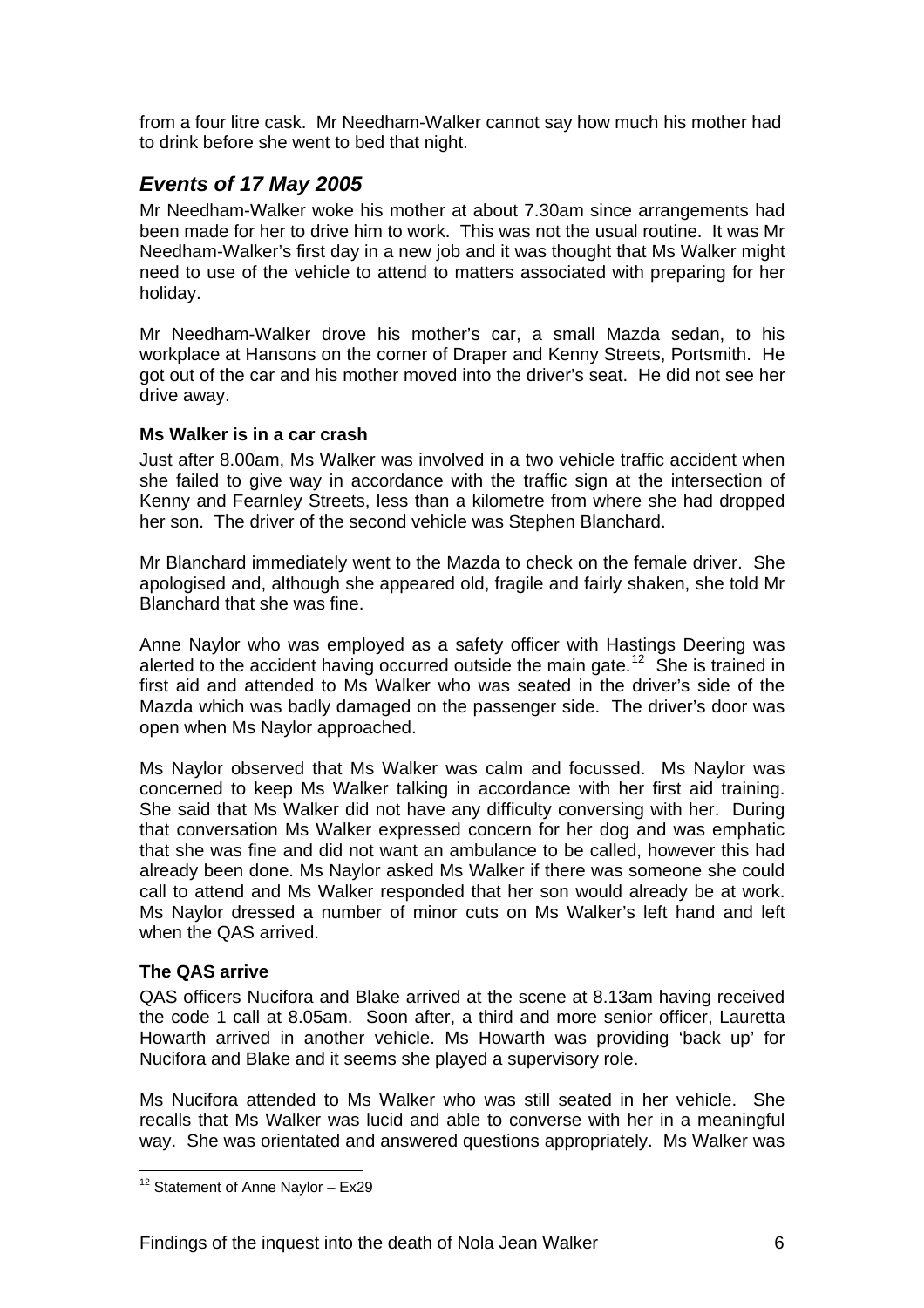adamant that she was uninjured and did not require any assistance. Ms Nucifora was in close proximity to Ms Walker for much of the time at the scene and did not smell any alcohol on her breath. She did not notice any other signs of intoxication in Ms Walker.

Officer Blake conducted various assessments of Ms Walker's health status including recording her vital signs on two occasions, at 8.15am and 8.22am. Those vital signs, including pulse rate, respiratory rate, oxygen saturation and blood pressure, were within normal limits on both occasions. An electrocardiogram (ECG) was performed throughout the period and revealed a normal sinus rhythm at a rate of 82. Those results were recorded on an ambulance report form (ARF), completed by Officer Nucifora once the officers had left the scene; they were checked by officer Blake. I was surprised to hear that officer say that he had not recorded this information but recalled it as they drove from the scene. I have no reason to doubt its accuracy on this occasion and I accept that it would not always be possible to make a contemporaneous note of this data, but as a general rule this practice should be discouraged.

| <b>Time</b>                     | 8.15am        | 8.22am |
|---------------------------------|---------------|--------|
| Pulse Rate and<br>regularity    | 80R (regular) | 82R    |
| Respiratory rate<br>and effort  | 18N (normal)  | 18N    |
| Oxygen<br>saturation            | 98%           |        |
| ΒP                              |               |        |
| - Systolic                      | 140           | 135    |
| - Diastolic                     | P             | 85     |
| <b>Skin</b>                     |               |        |
| - Temperature                   | N (normal)    | N      |
| - Colour                        | N             | N      |
| - Moisture                      | N             | N      |
| <b>ECG Rate</b>                 | 82            | 83     |
| <b>ECG Rhythm</b>               | NSR           |        |
| Glasgow<br>Coma<br><b>Scale</b> | 15            | 15     |

The results as documented in the ARF were as follows –

Officer Nucifora looked under the dressing applied by Ms Naylor and observed superficial skin injuries on Ms Walker's left hand. She also noticed an abrasion over Ms Walker's right clavicle when ECG nodes were being attached. She thought that the injury was consistent with a seatbelt injury and consequently palpated Ms Walker's left side in the position where the seatbelt buckle would usually be secured. Ms Walker denied she was in any pain.

Ms Nucifora took a medical history from Ms Walker while Mr Blake was conducting the assessments. That history revealed cardiac surgery about 5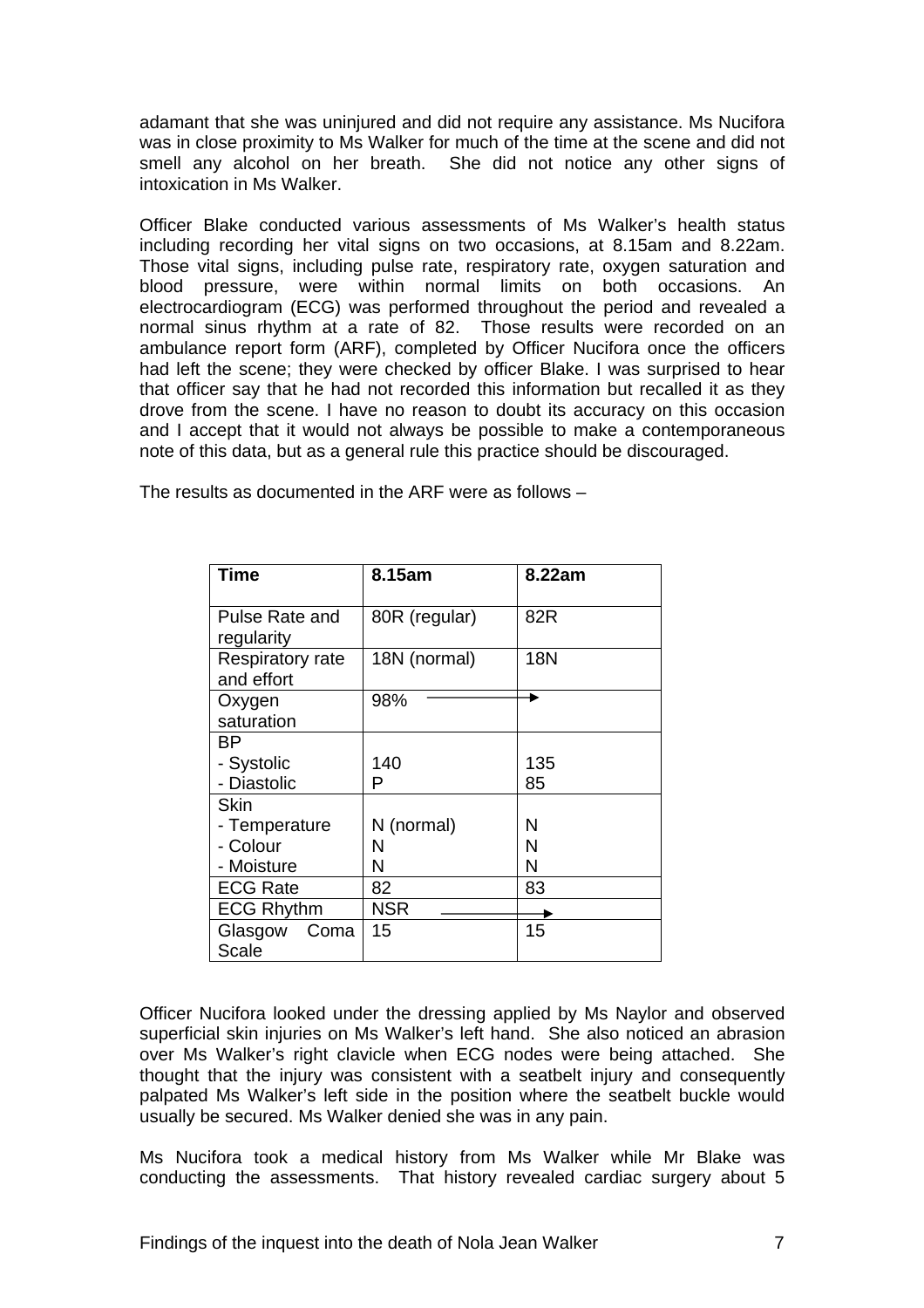<span id="page-8-0"></span>years ago and that Ms Walker was taking medications Lasix, Frusamide and Aldactone.

Officer Nucifora told Ms Walker on a number of occasions that they would like to take her to hospital to be further examined. Ms Walker was adamant in her refusal. Officer Nucifora, in consultation with officer Blake, decided that Ms Walker's refusal of further treatment was valid. Ms Howarth says that she did not discuss that decision with the other two but concurred with it. It was made in accordance with QAS procedure which is reduced to a 'ready-reckoner' card called the V.I.R.C.A. card. It requires consideration of –

- the **voluntariness** of the refusal;
- whether the refusal is **informed**;
- whether the refusal is **relevant**;
- whether the person has the requisite **capacity** to understand the nature and consequences of the refusal; and
- on the condition that the patient is to be provided with **advice** or recommendations to promote comfort and safety if the patient is to remain at home.

Given that all observations and assessments of Ms Walker by QAS officers were normal and that Ms Walker appeared to comprehend and participate in conversation about the accident and her health, the officers determined that her refusal of further treatment was valid.

#### **The QPS arrive**

Constables Flematti and Simpson arrived at the scene at 8.22am. Both officers were junior; Mr Flematti having been sworn in on 1 April 2003 and Mr Simpson on 20 April 2005 (3 weeks before the death). Constable Flematti was Constable Simpson's field training officer at the relevant time.

Constable Flematti says that soon after arriving at the scene he was told by the male ambulance officer that Ms Walker was fine. Constable Simpson also recalls being told by a QAS officer that Ms Walker was fine.<sup>[13](#page-8-1)</sup> The ambulance officers gave somewhat inconsistent evidence about this, but all denied that they conveyed any information about Ms Walker's condition to the police officers. I don't accept that. It may be that they did not make a formal declaration about her medical condition but it seems clear that they did advise police that they were taking Ms Walker home, not to hospital and at least by implication therefore, they considered she did not require further treatment. I am of the view there was nothing improper or untoward in the ambulance officers conveying this information to the attending police officers. Indeed they may have usefully told them more, an issue I will return to later.

Constable Simpson approached Ms Walker who was still seated in her vehicle's driver's seat while the QAS officers were removing ECG nodes from her chest. He relayed to his more senior partner that the QAS officers intended taking Ms Walker home, indeed Ms Howarth had already placed Ms Walker's dog in the back of the QAS vehicle in preparation. Constable Flematti told Constable

<span id="page-8-1"></span>l <sup>13</sup> Simpson Interview with Eaton  $-$  Ex 32, p6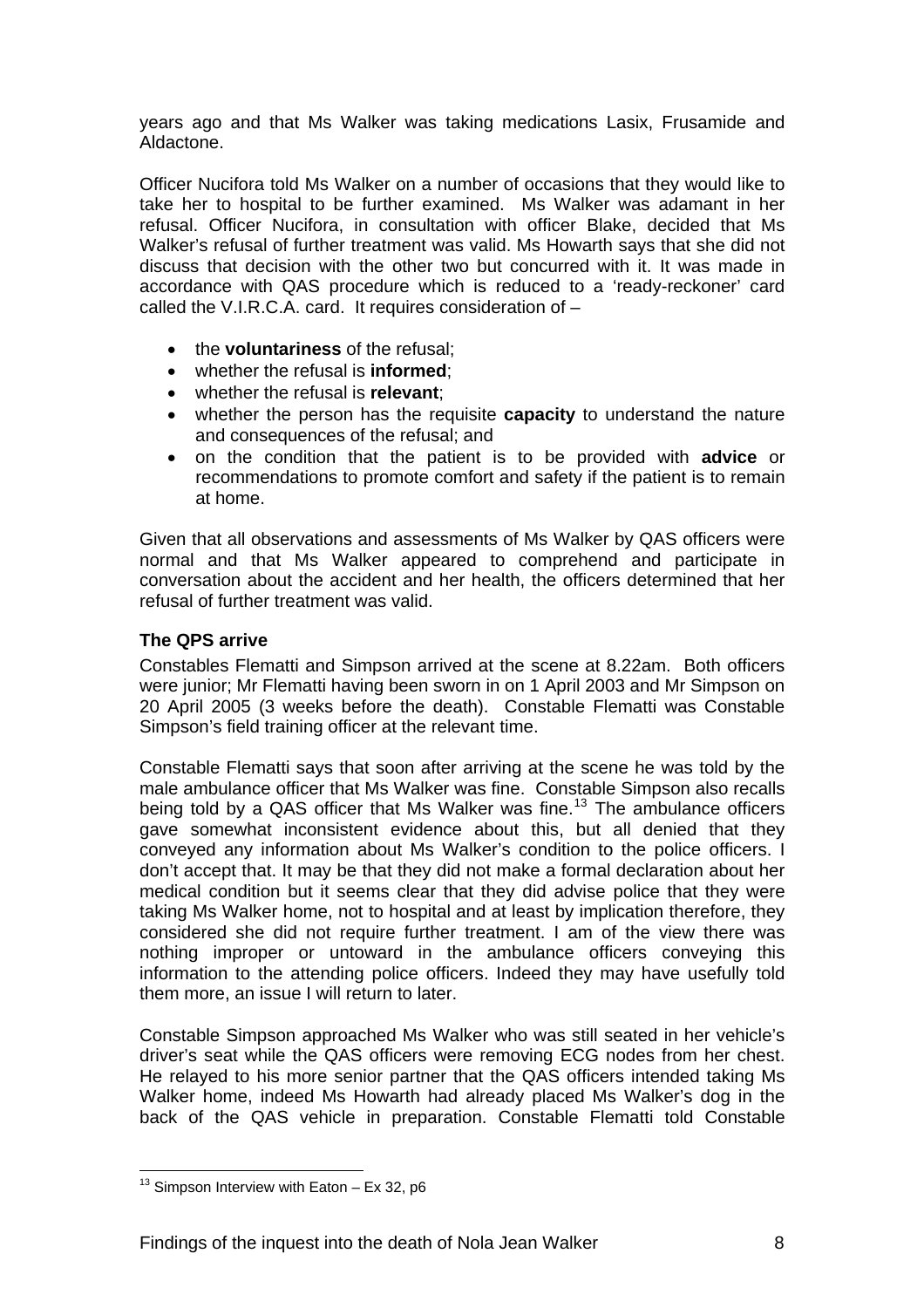<span id="page-9-0"></span>Simpson that they would need to speak to Ms Walker first and that they would transport her home. The dog was, accordingly, switched to the QPS vehicle.

As QAS packed up to leave, Constable Simpson spoke with Ms Walker and she told him that she was fine. He helped her out of the car and held her arm as they crossed the street to the police vehicle. Simpson said that Ms Walker could walk unassisted at that time but was very slow. He held her arm as a courtesy it seems, rather than out of necessity. During the walk across Fearnley Street Constable Simpson noticed an odour of ethanol on Ms Walker's breath. He said that smell became more profound when Ms Walker was seated in the back of the police van.

Accordingly, a road side breath test was performed and it revealed a blood alcohol concentration of 0.198%. That test, according to a computer printout<sup>[14](#page-9-1)</sup> was conducted at 8.35am. Paramedics had left the scene by that time and the results of the test were not communicated to them.

Constable Simpson asked Ms Walker a series of questions which were recorded in his official police notebook. Those questions revealed that Ms Walker estimated that she had her last alcoholic drink at about 1.00am that morning and that she could not remember how many drinks she had had throughout the course of the night. Ms Walker told Constable Simpson that she was not on any medication but that she suffered a liver problem. She told the officer that at the time of the accident she was lost, attempting to turn left into Kenny Street and her vision was obscured by the sun. Constable Simpson said that her speech was slightly slurred.

As a result of the positive road side breath test it was necessary to take Ms Walker to the Cairns Police Station so that she could provide a specimen of breath for analysis. Constable Flematti drove the vehicle back to the station. He did not notice a smell of alcohol or that Ms Walker's speech was slurred.

#### **At the police station**

Constable Kacey Williams was working at the front counter of the police station when officers Simpson and Flematti arrived with Ms Walker. She saw that the two officers were assisting the old lady to walk by each supporting an arm. It appeared that Ms Walker was having trouble walking; she was walking very slowly.

Ms Walker was taken by officers Simpson and Flematti to a holding room which is known as 'the bus stop' because of the two park bench type seats in side. She was seated on the one that was on the right hand wall of that room facing the opposite wall. Her dog was also brought into the room. Arrangements were then made for an officer trained and authorised to operate the breath analysis equipment to perform that test.

Strangely, officers Simpson and Flematti wheeled Ms Walker the 10 or so metres from the bus stop to the Breath Analysis Section (BAS) on an office chair with castors. They said that they did so, not because she couldn't walk by herself, but because they thought it easier to transport her that way in view of the time it had

<span id="page-9-1"></span>l <sup>14</sup> Exhibit 49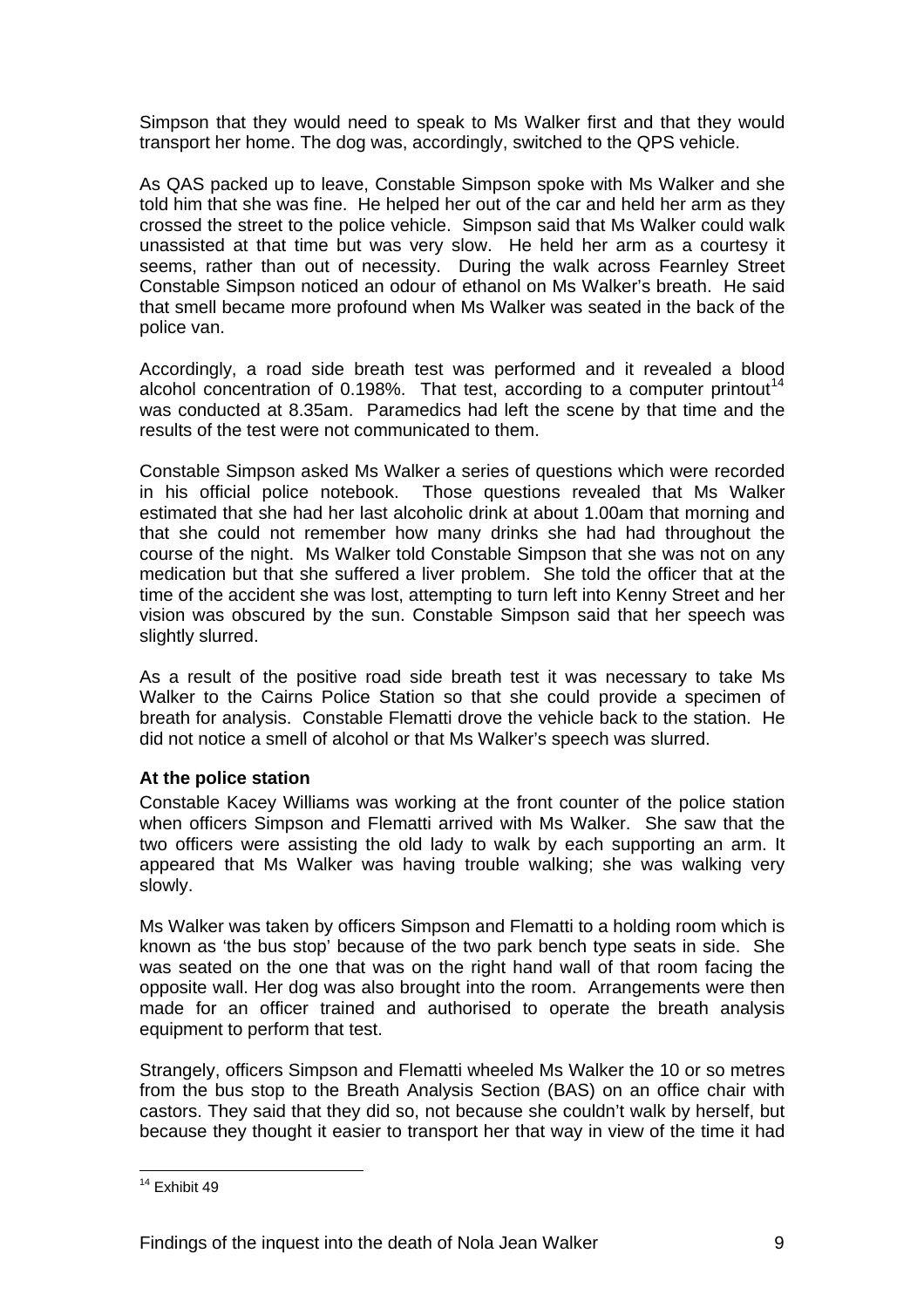taken her to walk across the police station car park. Constable Simpson said that in the bus stop just before they moved her, Ms Walker was responsive to his questions but was starting to exhibit sleepiness in that she was nodding off a little.

At 9.11am the DRAGAR breath analysis device was activated by Sergeant MacPherson. Ms Walker was asked a series of standard questions which included questions about her health and intoxication  $15 15 -$ 

- M: Are you suffering from any illnesses at all?
- W: Not really, the liver is not what it should be
- M: Are you suffering from any injuries? (MacPherson had observed the bandages on her left hand and blood spots on her shorts)
- W: No, somebody wanted to bandage my wrist<br>M: Have you taken any drugs in the last insulin
- M: Have you taken any drugs in the last, insulin or medicines in the last 24 hours?<br>W: Diuretics vesterday morning and Valium last night
- Diuretics yesterday morning and Valium last night
- M: What dose was the Valium?
- W: 10mg, one dose
- M: Have you been in a chemical environment in the last 24 hours?
- $W W$
- M: Have you been in an industrial environment in the last 24 hours?
- W: No
- M: What type of liquor have you consumed?<br>W: White wine, chardonnav
- White wine, chardonnay
- M: What time was your first drink?<br>W: About 7 last night
- W: About 7 last night<br>M: What time was vo
- M: What time was your last drink?<br>W: Not sure, about 1o'clock this me
- Not sure, about 1o'clock this morning
- M: Do you have any reasons which would prevent you from supplying a specimen of your breath? A Queensland Transport certificate or a medical certificate stating you don't have to supply?
- $W: -\wedge$  No
- M: Can you blow up a balloon okay?
- W: Yes

l

After that initial conversation, Ms Walker slumped over in the chair a number of times when she was instructed to blow into the analysing instrument. Sergeant MacPherson maintained the view that Ms Walker knew what she was being instructed to do and was simply being obstructionist in her failure to provide the breath sample. He said to Constable Simpson, "*She's playing possum."*

Failed attempts to obtain a specimen were made between 9.20am and 9.23am and again between 9.24am and 9.26am. At that time a certificate under the *Transport Operations (Road Use Management) Act 1995* regarding failure to provide a specimen of breath was issued by Sergeant MacPherson.

Constable Emma Clarke observed Sergeant MacPherson attempting to obtain the specimen. On her account Ms Walker was going in and out of sleep during the process, with her head falling to the side from time to time. It appeared to Constable Clarke that the woman was very drunk.

Superintendent Katarina Carroll also observed Ms Walker in the BAS. She thought Ms Walker was intoxicated on account of her having difficulty sitting up straight. The Superintendent observed Ms Walker hunched over and at times

<span id="page-10-0"></span><sup>&</sup>lt;sup>15</sup> Statement of Gregory Joseph MacPherson – Ex 7 (paragraphs 16 – 37) See also Interview – Ex33, p4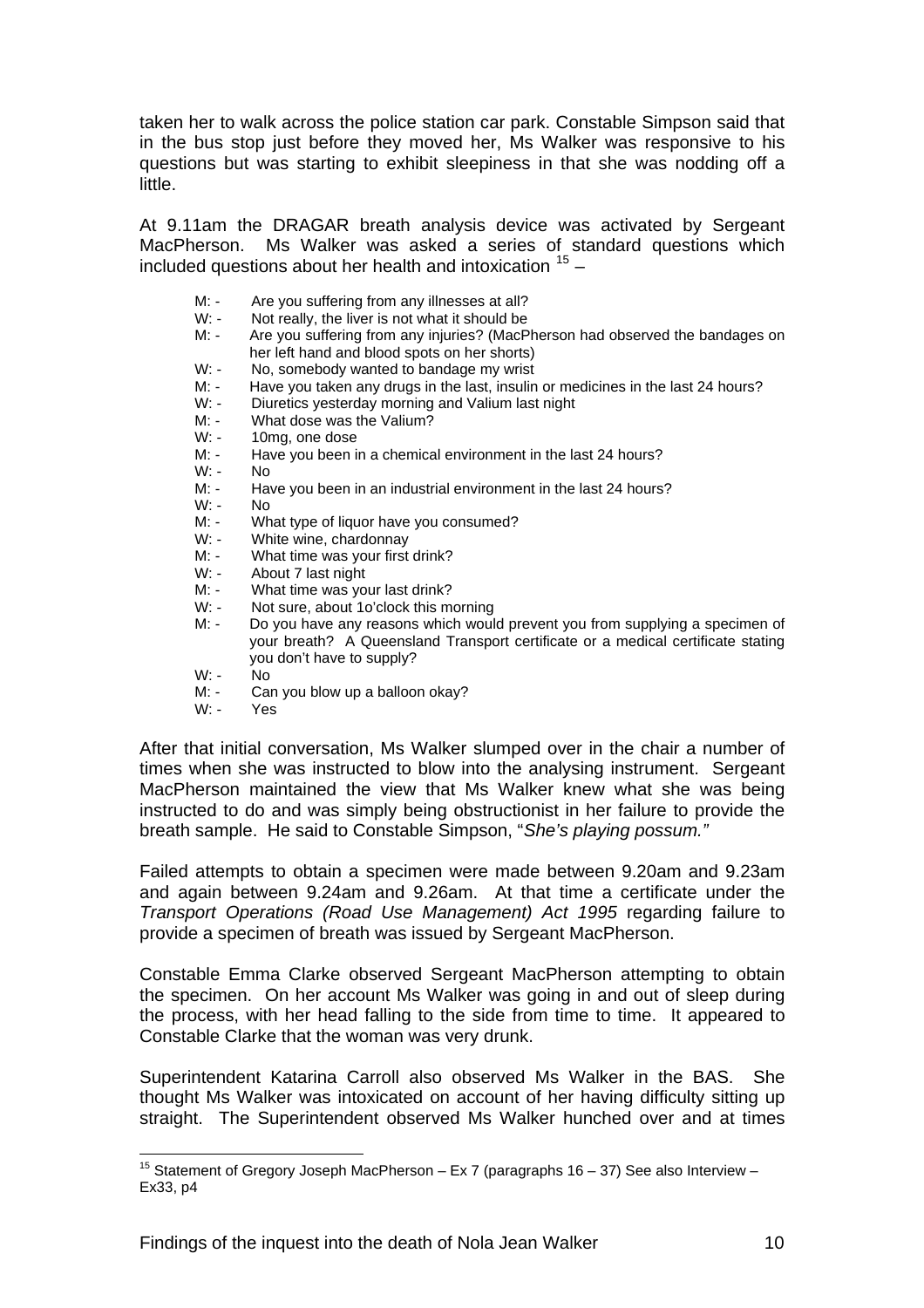swaying from side to side in the chair. She saw Constable Simpson attempting to wake Ms Walker.

Ms Walker was then wheeled back to the bus stop. At one point her foot fell off the part of the chair where it had been resting but she was able to replace it unaided.

Constables Flematti and Simpson then attended to a number of other duties before commencing the preparation of the paper work that was required by the charge to be preferred against Ms Walker. Constable Simpson attempted to interview her to obtain more details about her drinking and the accident but he had to discontinue that process because Ms Walker kept falling asleep and was not answering his questions. Constable Simpson listed in his note book indicia of intoxication:- "*speech - slurred and slow", "balance - unsteady, falling." "breath strong smell of liquor," "colour of face – pale"* and *"eyes - closing*."[16](#page-11-0)

In the period between her return from the BAS until Constables Simpson and Flematti tried to wake her at about 10.40am, a number of people saw Ms Walker.

At about 10.00am Sergeant Platz states that as he walked back to his office he saw Ms Walker seated in the 'detainee room'. He describes her as sitting on a bus seat with her dog attached to her by a lead. Her head was slumped slightly forward to the left. Sergeant Platz states that at that time Ms Walker was breathing. Sergeant Platz recalls seeing the rise and fall of Ms Walker's chest.

Constable Williams observed Ms Walker a number of times. She says that during this period Ms Walker remained seated with her head slumped down and to the left. It appeared to Constable Williams that Ms Walker was sleeping and affected by alcohol.

Constable Clarke and administrative officer Donna Busch made similar observations when they walked past the holding room. Donna Busch entered the room at one stage to give the dog some water. She did not notice anything out of the ordinary. Constable Simpson says that, along with a number of other observations made from time to time that morning, he checked on Ms Walker when Ms Busch went in to give the dog water and at that stage she was alright. On a number of occasions he or Constable Flematti would wake Ms Walker to try and ascertain details of a friend or neighbour they could contact to come and collect her. On each occasion she was rousable but quickly again lost consciousness.

Usually, someone with such a high alcohol reading as that provided by Ms Walker at the road side would be placed in the watch house to sober up before being released. However, in view of her age and frailty, the officers were intent on locating someone to whom they could hand over Ms Walker.

Marilyn Webb who was at the time an administrative officer at the Cairns Police Station, also gave evidence about her observations of Ms Walker that morning. She said that she first saw Ms Walker when she went to her locker which was opposite the holding room at around 10.00 am. She said that she had concerns

l

<span id="page-11-0"></span><sup>&</sup>lt;sup>16</sup> Exhibit 40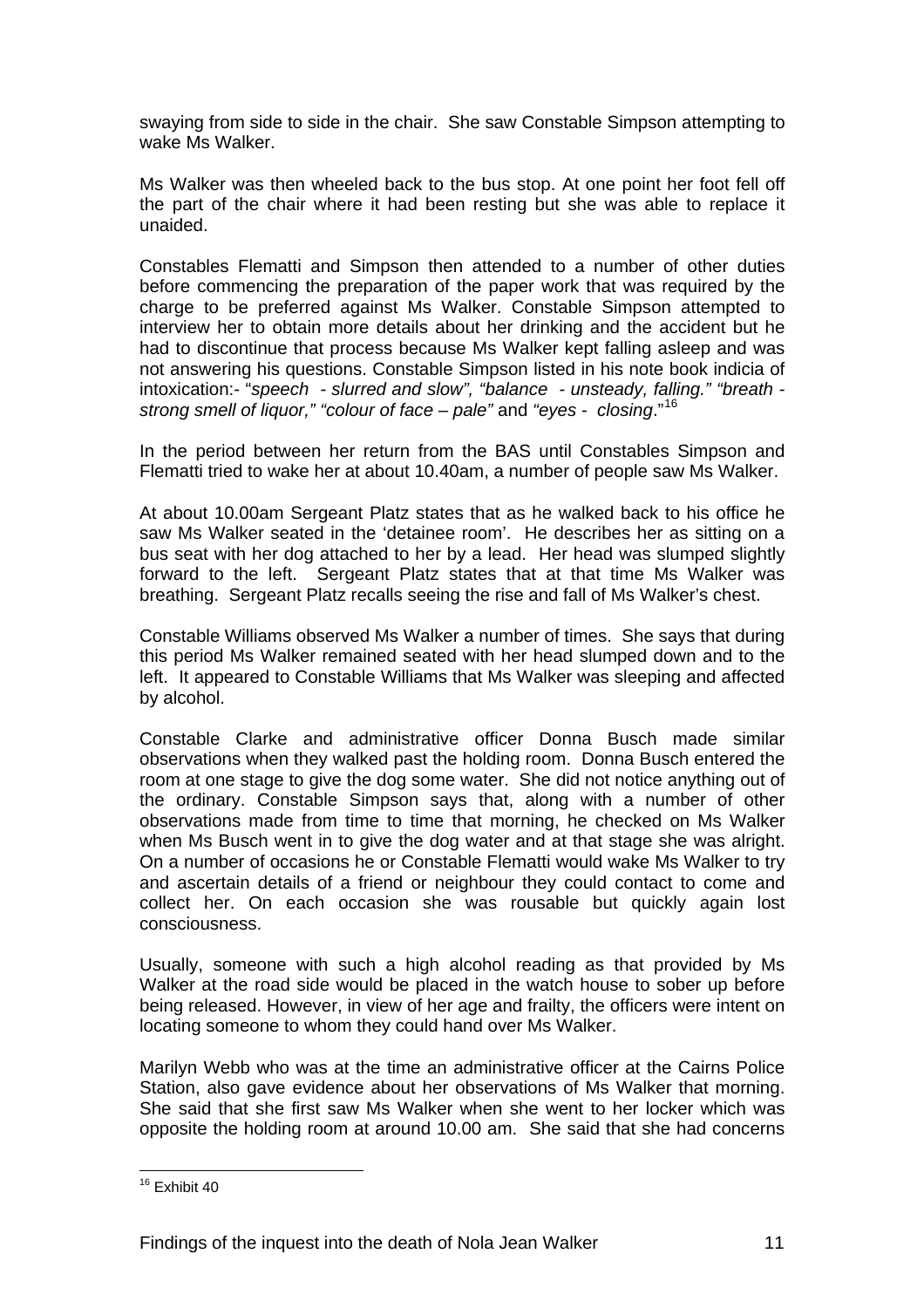<span id="page-12-0"></span>about Ms Walker's health and brought those concerns to the attention of another administrative officer. Ms Webb said that despite communicating her concerns nothing was done. Ms Webb did not mention that in her statement to police and her explanation for that omission is that she was fearful of the administrative officer on account of previous workplace dispute(s). Under examination and cross-examination it became clear that any concerns Ms Webb might have had in respect of Ms Walker were not communicated to any police officers on the day of the death or after. I am of the view that Ms Webb may well be confused about the timing of her concerns. I think it is more likely that when a number of officers became aware that Ms Walker was in difficulty and raised the alarm Ms Webb may well have unintentionally reconstructed her memory of some earlier events. It is obvious that she was deeply distressed by the incident. I do not consider that her evidence can be relied upon.

#### **The death is discovered**

At about 10.40am Constables Simpson and Flematti had completed the necessary paperwork relating to Ms Walker and had located details for Ms McBryde. They went into the holding room to get Ms Walker and take her to her friend's place. They repeatedly called to her '*wake up Nola'* with no response. Constable Williams went into the room after she heard these repeated calls. Constable Simpson checked for a pulse but could not find one. Marilyn Webb says she did the same. Constable Simpson states that Ms Walker felt very cold to touch. Indeed, a number of witnesses commented on this.

Sergeant Platz also heard Simpson and Flematti attempting to wake the deceased at about 10.40am. He went into the room and saw Ms Walker was seated in the same position he had observed her earlier except her head was slumped a little further forward. Sergeant Platz went to the communications room and asked Sergeant MacPherson to call an ambulance. He can't remember exactly what he told Sergeant MacPherson about Ms Walker's condition but considered he could have said she was dead as that was what he feared. That is Sergeant MacPherson's recollection of the conversation but strangely when he called the QAS at 10.42 am he told the operator that Ms Walker had "*collapsed*" but that she was still breathing. Sergeant MacPherson acknowledged his error in this regard and could not readily explain it.

Communications Operator Della Merrett made two subsequent calls to QAS, first to determine the estimated time of arrival and second, to give more specific directions about where to go once at the station. During that second conversation Ms Merrett remembers telling QAS that the woman was not breathing. She does not recall where that information came from. She also told QAS that she believed CPR was being performed. Her evidence was that she assumed that was the case but had not received advice to that effect.

Sergeant Platz returned to Ms Walker and with the assistance of Constables Flematti, Simpson and Williams, placed her in the recovery position.

The officers present formed the opinion that Ms Walker was deceased. Constable Simpson observed Ms Walker's eyes roll back when she was placed in the recovery position. CPR was not performed by any of the police officers until after the QAS officers arrived.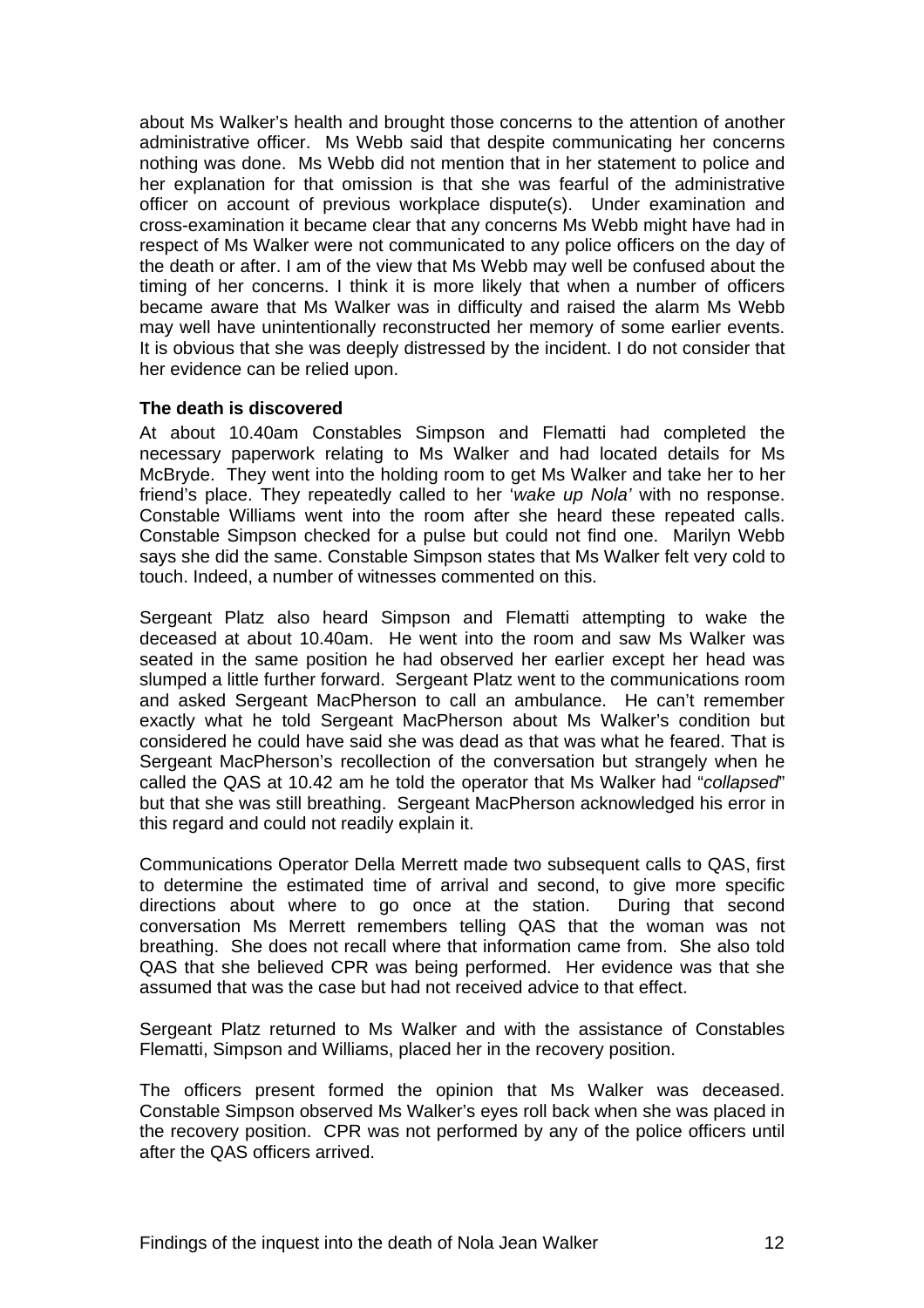<span id="page-13-0"></span>QAS received the police call at 10.42am. Officers Blake and Nucifora were at the station at 10.52am and commenced resuscitation. Officer Howarth states she was called to back up officers Blake and Nucifora at 10.48am. She arrived at the station at 10.54am. When she arrived Constable Tanswell was doing external chest compressions while Officer Blake was managing Ms Walker's airway and officer Nucifora was preparing equipment.

Prior to that Ms Nucifora had been performing chest compressions. Officer Nucifora recalls a cracking sensation under her hands when performing the first, second and third compressions.

Ms Howarth noted that Ms Walker's hands and arms were cold and her pupils were fixed and dilated. The cardiac monitor showed pulseless electrical activity. Ms Howarth recalls having conversations with various officers which caused her some confusion about how long Ms Walker had been in her current condition. The impression that she formed was that Ms Walker had not been seen for 15 minutes prior to police discovering she was not breathing.

Resuscitation attempts continued for about 15 minutes. The decision to discontinue was based on significant 'down-time' between Ms Walker being discovered unconscious and CPR commencing.

The investigation detailed earlier then commenced. Ms Walker's son identified her body to police.

### *Autopsy and medical evidence*

Professor David Williams performed the autopsy examination. The internal examination showed evidence of severe trauma and significant natural disease. The major trauma injuries were penetrating injuries of the left lung caused by displaced fractured ribs and a lacerated spleen.

At the time of her death Ms Walker was suffering established micronodular cirrhosis of the liver, emphysema and chronic obstructive airways disease.

According to Professor Williams, Ms Walker died predominantly from the acquired injuries. Toxicological analysis found a blood alcohol level of 0.194% and the presence of diazepam and its metabolite. This indicates that Ms Walker was severely intoxicated and moderately anaesthetised by the combination of alcohol and hypnotic drugs. This might explain why the deceased made no complaint of pain following the accident.

Professor Williams noted that "*there are several fractured ribs particularly at the left side of the chest. Ribs 6, 7, 8 and 9 are fractured posterially and ribs 5 and 7 are also fractured laterally."* He also noted that "*the bone appears somewhat brittle."[17](#page-13-1)*

Professor Williams found that the "*left lung shows penetration by at least 3 anteriorly displaced fractured ribs and there is evidence of haemorrhage associated with these puncture wounds to the back of the left lung (basal aspect of the lung)".* There was evidence of bleeding to the left side of the thoracic

<span id="page-13-1"></span>l  $17$  Exhibit 56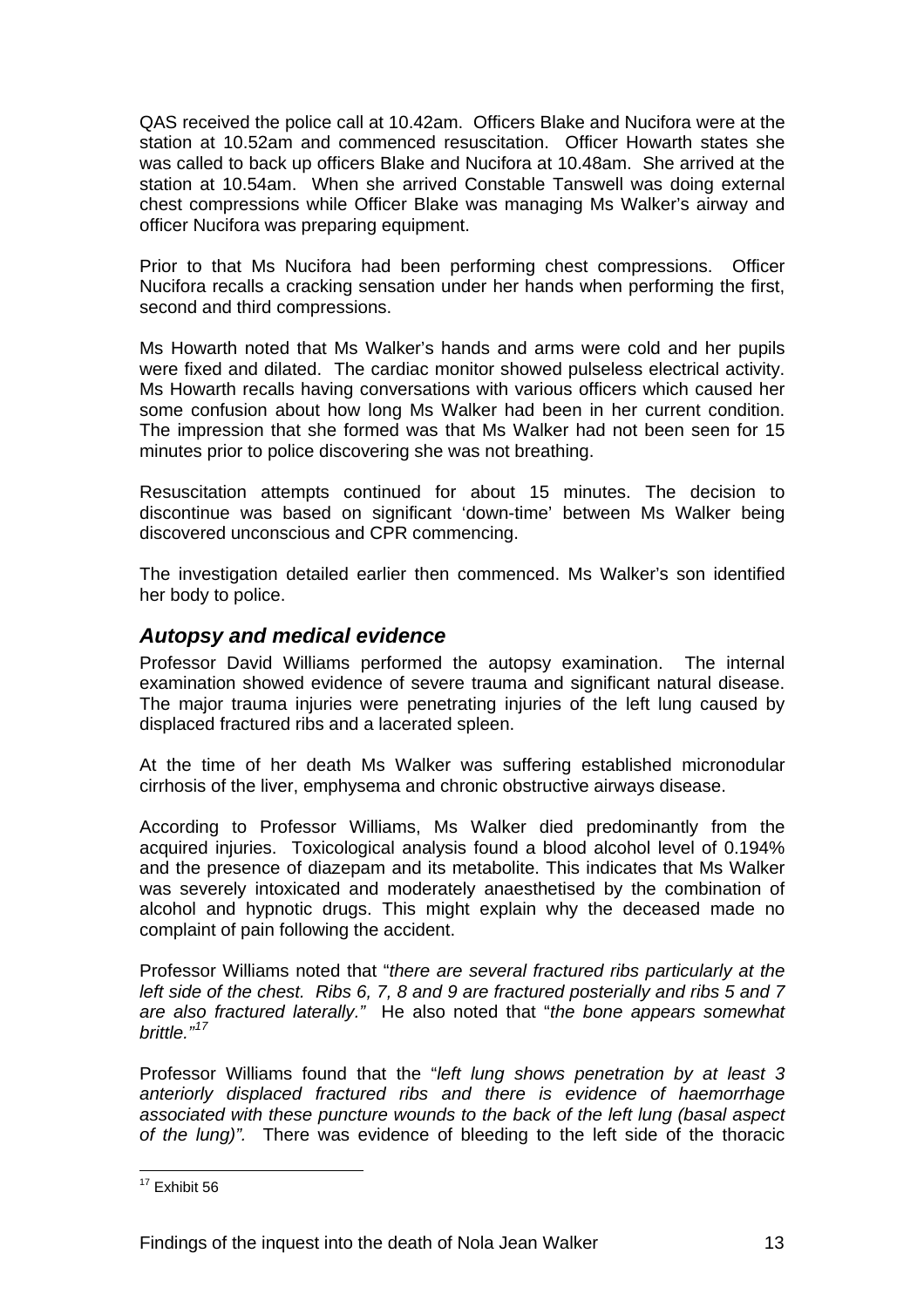cavity and the lungs were punctured by fractured ribs displacing towards the front of Ms Walker's body.

There is conflicting medical evidence regarding the cause of the rib fractures and displacement. The question is which injuries were caused by the motor vehicle accident (if any) and which were caused by compressions administered by officer Nucifora during CPR (if any).

Professor Williams' opinion was that all rib and lung injuries were caused by the force of the traffic accident. He did not believe that the extent of the injuries were likely to have been caused by compressions administered during CPR at the watchhouse however under cross-examination he deferred to the opinion of clinicians.

Professor Williams gave evidence that 2 – 3ml of blood was found at each of the puncture sites. This is not conclusive in respect of the question as to whether the lung injuries occurred ante or post-mortem.

Dr Cleary, Executive Director Medical Services for the Southside Health District and emergency medicine specialist, was also of the opinion that the injuries were more likely to have been caused in the traffic accident. While he agreed that rib injuries often occur during CPR, he thought the far greater forces of the traffic accident were a more likely cause in this case. In his view, direct force would need to be applied to Ms Walker's body to produce those injuries. The photographs of her car show that the squab of the front passenger seat was deformed a considerable distance to the right and forward into a position that would make it likely that Ms Walker was smashed against it as her car was driven sideways by the impact of the much larger 4WD.

Like Professor Williams, Dr Cleary thought it more likely that the force of CPR would cause anterior, rather than posterior or lateral, rib fractures. He said that the cracking noises heard by QAS officers during CPR might have been the already fractured ribs moving. Dr Cleary's evidence was that the pain attributable to the combination of injuries might have been masked by Ms Walker's intoxication but conceded that it was difficult to reconcile the extent of injury with evidence of Ms Walker's movement at the scene and her ability, at that time, to provide a specimen of her breath.

Dr Rashford's evidence was that while the posterior and lateral rib fractures might have occurred as a result of the accident, in his opinion the markedly displaced rib fractures and consequent punctures of the left lung were likely to have been caused during CPR. The basis for this opinion was that Ms Walker would have felt significant pain had the injuries been caused during the accident and the level of intoxication would not have been sufficient to mask that pain. He said that a patient administered morphine and suffering those injuries would feel significant pain. He did not accept that Ms Walker would have exhibited no sign of pain or discomfort had she been suffering the displaced rib fractures when attended to by the QAS officers soon after the accident. He also noted an apparent absence of respiratory compromise after the accident although I am less convinced that the officers who observed Ms Walker in the police station were particularly alert to this. Further I note that she required three attempts to provide a specimen for the road side breath test.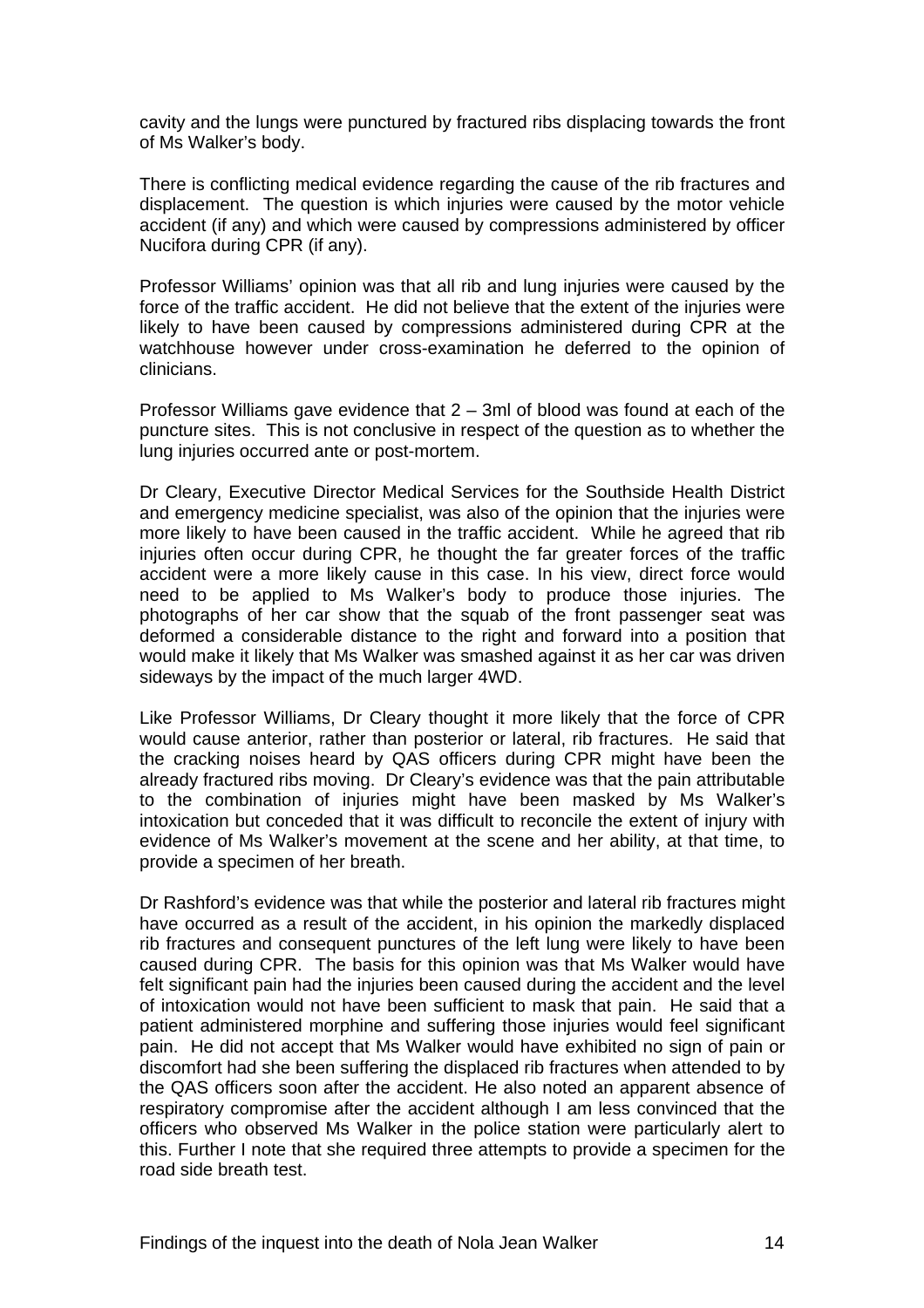<span id="page-15-0"></span>It is puzzling that Ms Walker either did not experience or concealed the pain one would expect had her ribs been fractured, but pain varies greatly between individuals. It is notable that after she arrived at the police station Ms Walker hardly moved. Superintendent Carroll's evidence that she was swaying like someone who was drunk and falling asleep is more persuasive than that of Sergeant MacPherson who was convinced that Ms Walker was swivelling her head around attempting to avoid providing a specimen of breath.

While the evidence is difficult to reconcile, I am of the view that, having regard to the opinion of the various experts who gave evidence, it is more likely that the ribs were fractured as a result of the traffic accident. I am unable to determine whether those broken bones immediately lacerated the lung against which they pressed or whether that happened when they were displaced by the chest compressions performed during CPR.

On post-mortem examination the splenic capsule showed tearing which caused bleeding. 1.2L of blood was found in the abdominal cavity on account of this injury. That is significant blood loss sufficient to cause death.

Dr Cleary gave evidence regarding four classes of shock a person will move through during the course of increasing blood loss. He suggested that soon after the accident Ms Walker would be suffering class I shock and the lack of clinical signs of her injury reflect that. While it is surprising that she did not report feeling pain on palpation of her left side by officer Nucifora, the evidence of the masking effect of intoxication and the early stage of the injury might provide some explanation.

Immediately prior to her death, Ms Walker was suffering class IV shock which manifested itself principally through lethargy.

Dr Cleary was unable to pinpoint with certainty the point at which Ms Walker's splenic injury became so serious she would not have survived even with medical attention. However, the blood loss was progressive and Ms Walker had a chance of survival with medical attention for a period of time while in police custody had those detaining her known that she was not just affected by alcohol.

# **Findings required by s45**

I am required to find, as far as is possible, who the deceased was, when and where she died, what caused the death and how she came by her death. I have described above my findings in relation to this last aspect of the matter, the manner of death. As a result of considering all of the material contained in the exhibits and the evidence given by the witnesses I am able to make the following findings in relation to the other particulars of the death.

| Identity of the deceased | The deceased person was Nola Jean Walker                          |  |
|--------------------------|-------------------------------------------------------------------|--|
| <b>Place of death</b>    | She died in a holding room at the Cairns<br><b>Police Station</b> |  |
| Date of death            | She died on 17 May 2005                                           |  |

Findings of the inquest into the death of Nola Jean Walker 15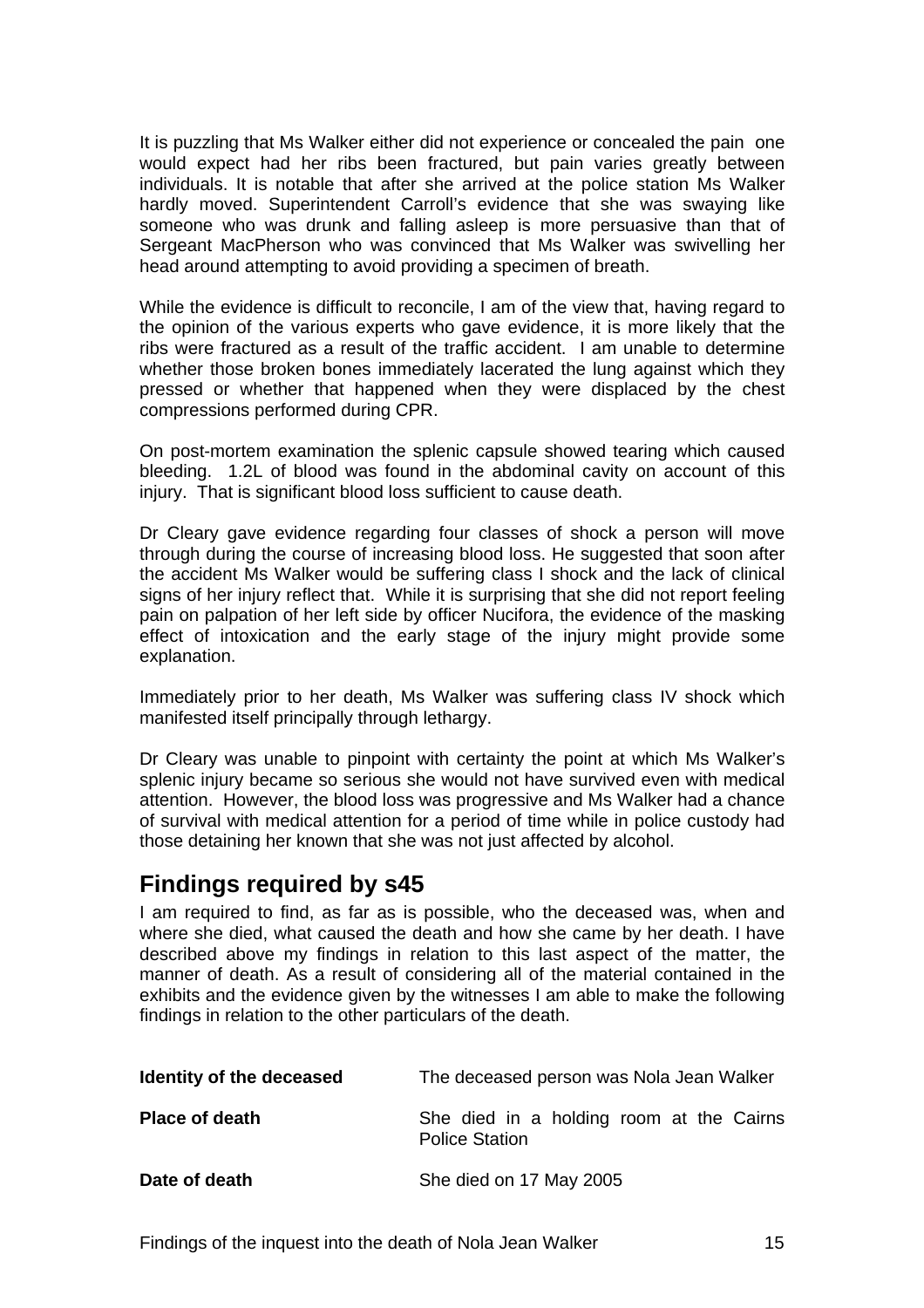<span id="page-16-0"></span>**Cause of death** She died from blood loss due to the tearing of the spleen and fractured ribs occasioned by a motor vehicle crash.

# **Concerns, comments and recommendations**

Section 46 provides that a coroner may comment on anything connected with a death that relates to public health or safety, the administration of justice or ways to prevent deaths from happening in similar circumstances in the future.

The circumstances of Ms Walker's death, in my view, raise the following issues for consideration from this perspective:-

- Did QAS provide appropriate treatment and undertake all necessary observations when assessing Ms Walker at the scene of the traffic accident?
- Was it reasonable in the circumstances that QAS did not recognise that Ms Walker was suffering serious injuries following the traffic accident?
- Was it reasonable for QAS to accede to Ms Walker's desire not to be taken to hospital?
- Was it reasonable for police not to seek medical treatment for Ms Walker while she was in custody at the police station?
- Was it reasonable for police not to attempt resuscitation during the period between when it was discovered Ms Walker was not breathing and when QAS attended?
- Are the OPMs and police training adequate in respect of identifying the need for medical treatment in similar circumstances?

### *The adequacy of the ambulances officers response*

The finding that Ms Walker suffered significant traumatic injuries in the car crash that lead to her death about two hours later, naturally leads to a query as to whether the care given to her by the QAS officers in the intervening period was adequate.

As I have detailed earlier, when QAS officers Blake and Nucifora attended the scene they spoke with Ms Walker, took readings of her vital signs and looked for indications of injury.

Ms Walker was adamant that she was not injured. She seemed lucid and spoke clearly and coherently, impressing the officers with her ability to remember and accurately pronounce the names of pharmaceutical drugs she had taken the day before. Her vital signs were within normal ranges and stable when taken on two occasions about seven minutes apart. The officers undertook some physical examination of her shoulder and rib area but did not auscultate her chest or ask her to enter their vehicle so that they could more effectively examine her abdomen.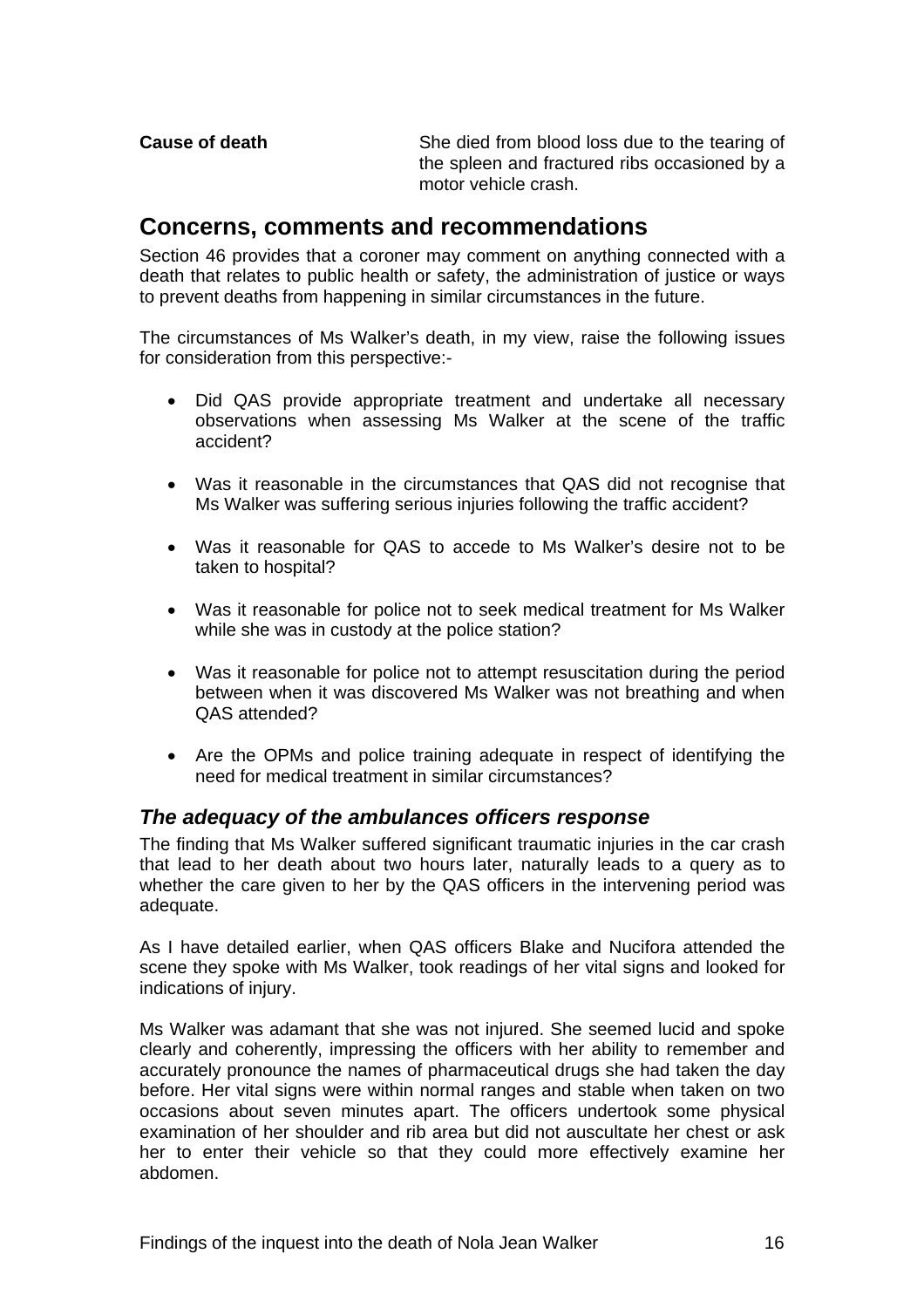It is highly surprising that the examination of Ms Walker gave no indication that she was suffering serious injuries. However, having regard to the evidence of Dr Rashford and Dr Cleary I am of the view that their examination of her was, in the circumstances, adequate.

The QAS officers recognised the diagnostic limitations of their examination of Ms Walker and recommended that she allow them to take her to hospital for observation and, if deemed necessary, further investigation.

Ms Walker was adamant that she did not want to go hospital. Her son acknowledged in evidence that it is likely that Ms Walker would have been quite insistent about this. She buttressed her claim that she did not need to by referring to her employment as a nurse for 40 years. As we now know, Ms Walker was mistaken in her belief that she did not need any further medical attention but even though the ambulance officers did not agree with her, in the circumstances I consider they had no authority to compel Ms Walker to accompany them to hospital.

Refusal of patients to accept treatment is an issue ambulance officers must deal with frequently. The relevant law and policy is contained in the *Ambulance Service Act* 1991 and the QAS Clinical Practice Manual. The policy regarding refusal of treatment has been condensed onto the 'VIRCA card' previously mentioned. Section 38(1)(a) of the Ambulance Service Act provides that an authorised officer, in providing ambulance services, may take any reasonable measures to protect persons from any danger or potential danger associated with an emergency situation. Section 38(2)(h) further provides that in order to protect a person in such situation an authorised officer may administer such basic life support and advanced life support procedures as are consistent with the training and qualifications of the authorised officer.

In this case I consider the officers reasonably concluded that Ms Walker had the capacity to understand the nature of her condition and their advice to her; she was therefore entitled to make an informed decision to refuse further treatment. They had no basis to conclude that she had any life threatening injury of which she was unaware.

As the ambulance officers were preparing to depart the scene of the motor vehicle accident, the police officers were commencing their inquiries into the accident which led Constable Simpson to suspect that Ms Walker may have been intoxicated. It seems that suspicion was not confirmed until after the QAS officers had left and they candidly admitted in evidence that even if they had been told she was very drunk, it is unlikely that they would have acted differently by, for example, examining Ms Walker more thoroughly or revising their decision that she had capacity to refuse treatment. However, one can readily imagine cases where this information would impact the actions of QAS officers and indeed the QAS officers involved in this case told Mr Nash during the course of his investigations that such knowledge may have led to more thorough investigations and a more critical assessment of Ms Walker's capacity.

Similarly, the ambulance officers did not advise the police officers that undetected injuries might become more apparent in the coming hours and that they might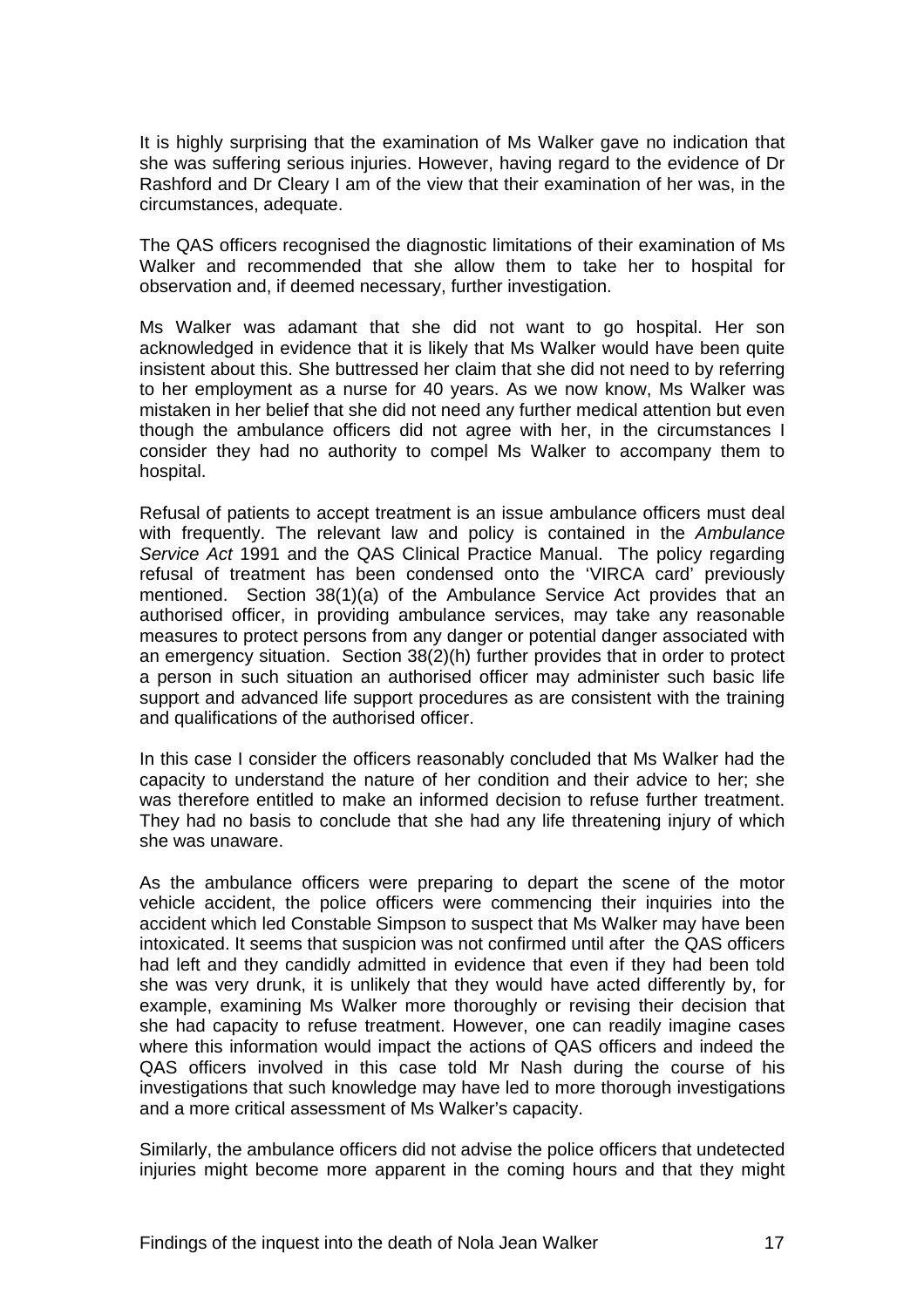<span id="page-18-0"></span>manifest themselves in ways the officers or others could observe if alert to them. It was suggested that the QAS officers did not know that Ms Walker was going to be detained by police and that in any event it would be inappropriate and/or impractical to make a medical type handover to non medical people. It was also suggested that research has demonstrated that written warnings about potential adverse developments do not assist people respond to them.

I am not persuaded that the issue is so complicated. The simple facts are that on occasions police officers will have information that will assist ambulance officers to do their job and vice versa. Moreover, I suspect that on many occasions an informal exchange of intelligence occurs making the jobs of ambulance officers and police officers easier, while increasing patient/defendant safety. For example, were the ambulance officers to have said to police, "*She's been involved in a pretty serious crash; just keep an eye on her; if she becomes vague or drowsy or if she gets cold and pale or shallow of breath give us a call,"* I expect the officers may have paid more attention to these issues and not so readily assumed that Ms Walker was just drunk. All I am suggesting is that the possibility of increasing these useful exchanges be explored.

#### **Recommendation 1 - Exchange of information between police and ambulance officers**

*I* recommend that the QPS and the QAS consider ways of ensuring that *information relevant to the health and safety of patients/prisoners is passed between the services*.

### *Adequacy of police response*

#### **Monitoring her need for medical care**

It is clear that Ms Walker's condition deteriorated rapidly once she reached the police station. I do not accept the submission that her decline was a slow and gentle dozing off.

QAS officers saw minimal signs of intoxication at the scene of accident. At most, on Simpson's account, Ms Walker's speech was slightly slurred and she walked slowly but she was alert and coherent. Just prior to her being taken to the BAS to provide a specimen of breath she started to "*nod off."* At the BAS her condition markedly changed. She was falling asleep such that her head was dropping and she was swaying from time to time in the chair. Constable Simpson feared she may fall from it. Back in the holding room, Constable Simpson gave up trying to interview Ms Walker because she kept losing consciousness. From then on she was seen often and by many seated at the left corner of the bench seat with her head slumped forward and slightly to the left, albeit she was still able to be roused.

All assumed that she was simply succumbing to the effects of alcohol. We now know they were gravely mistaken. However, the officers who arrested her had been led to believe by the ambulance officers who examined her that Ms Walker did not have any significant injuries and they also had evidence of a very high level of intoxication. They had not been alerted to the possibility of concealed injuries. In all of the circumstances, it is easy to understand how they fell into error.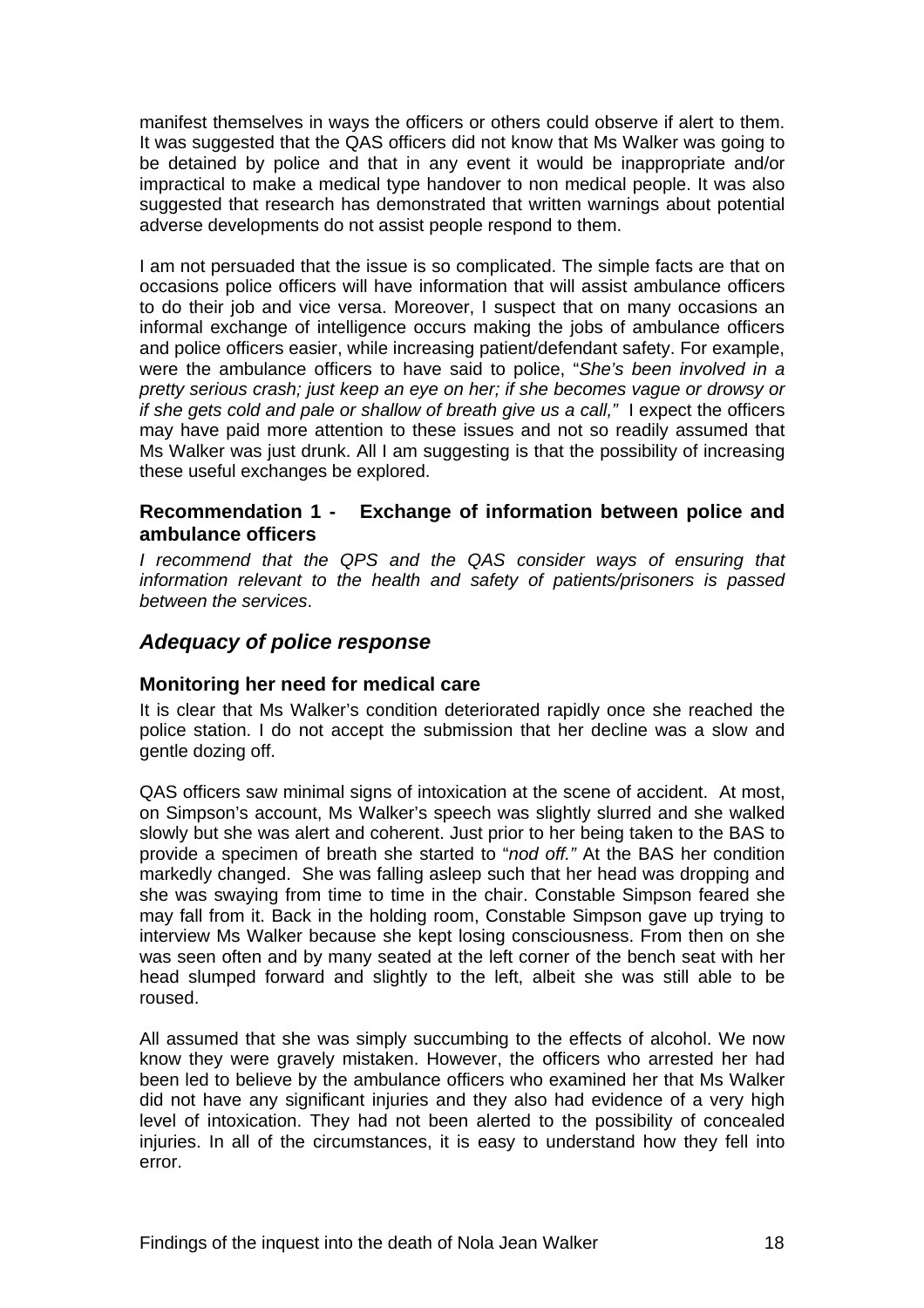# <span id="page-19-0"></span>**Training issues**

A number of QPS training materials and OPM provisions were examined during the inquest. Those documents show that the QPS has endeavoured to educate its officers about medical aspects of intoxication including the risk that the symptoms of other life threatening medical conditions can mimic or be masked by intoxication.

The Watchouse Custody Awareness booklet states that "*if a prisoner does not appear to be sobering up this could be a result of a head injury or other serious medical condition".[18](#page-19-1)*

The Cairns District has also developed some excellent training materials and its officers have had the benefit of lectures from an experienced GMO. It must be said however that the two junior officers involved in the detention of Ms Walker seem to have retained very little of that training.

The OPMs have changed significantly since the time of Ms Walker's death and they now appear to deal with the health and safety of intoxicated or apparently intoxicated prisoners in comprehensive detail. The provisions however deal specifically with those detained in watchhouses which was not the case here.

I accept that this case involved a set of circumstances that are unusual and that those circumstances made the identification of Ms Walker's parlous condition difficult. The difficulty of such cases however should not bar attempts to improve police knowledge that might help identify such cases in the future.

Dr Cleary expressed the view that it would be valuable to review the training materials to draw together all the key themes relating to the medical aspects of custody awareness training. Themes that could be reinforced include:

- Not assuming that a person who appears to be intoxicated is intoxicated;
- Being alert for indications of conditions that mimic or mask intoxication;
- Recognising that if an intoxicated person is becoming more vague and less lucid over time they should be reviewed; and
- Recognising that concealed haemorrhage is one cause of deterioration in a person who *is, or* appears to be, intoxicated.

I agree with Dr Cleary.

Dr Cleary also suggested that more thorough observations might have alerted police to the seriousness of Ms Walker's condition earlier. The evidence was that while the observations of Ms Walker were frequent they were from a distance which did not allow an assessment of her temperature, breathing or pallor. Changes to the OPM 16.13.1 (Assessment of Prisoners) address this concern however a number of the requirements are directed towards prisoners processed through a watchhouse. I consider that the provisions are equally necessary for those held in police holding rooms

<span id="page-19-1"></span>l  $18$  Exhibit 61, p68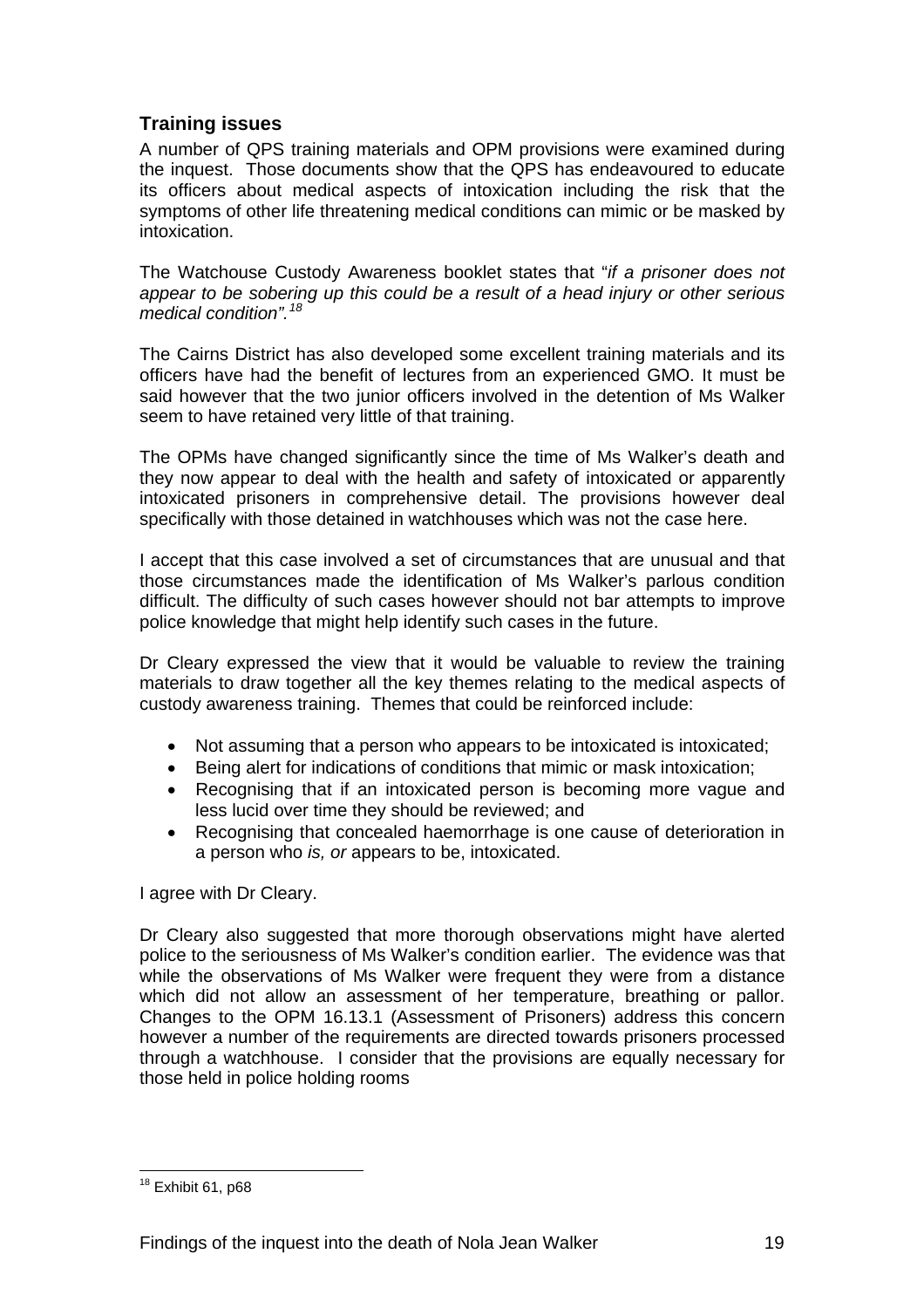#### <span id="page-20-0"></span>**Recommendation 2 - Review of QPS training concerning intoxication**

*I recommend that as part of its commitment to continuous improvement, the QPS review training materials and the OPMs in order to draw together and reinforce the medical issues identified by Dr Cleary associated with intoxicated and apparently intoxicated persons wherever they may be encountered.* 

#### **Failure to commence CPR**

None of the officers commenced CPR. We now know that resuscitation attempts by the officers would have been fruitless but they did not and could not know that at the time. So far as they were aware she had been sleeping normally minutes earlier and was only drunk. The OPM in 16.24.2(iii) obliges an officer to attempt resuscitation when finding an apparently dead prisoner, "*if appropriate*." There does not seem to be any reason why a resuscitation attempt in these circumstances would have been inappropriate. The officers involved should be reminded of their obligations in this regard.

# **Referral to the DPP**

The Coroners Act by s48 requires a coroner who, as a result of information obtained while investigating a death, "*reasonably suspects a person has committed an offence"* to give the information to the appropriate prosecuting authority.

I take "*committed an offence*" to mean that there is admissible evidence that could prove the necessary elements to the criminal standard.

As detailed earlier, the medical evidence indicates that had Ms Walker been taken to hospital at some stage before she collapsed, she may well have been saved. This raises the question of whether the police officers who had her in custody for the two hours before she was found dead, could be held criminally liable for the death.

The Criminal Code in s285 provides, so far as is relevant to this case, that it "*is the duty of every person having charge of another who is unable by reason of…detention…to withdraw from such charge, and who is unable to provide herself with the necessaries of life...to provide for that other person the necessaries of life; and the person is held to have caused any consequences which result…by reason of any omission to perform that duty."* 

In this case, the officers who arrested Ms Walker had her in their custody and as a result she was unable to access medical attention had she been so inclined. In those circumstances the officers had a duty to provide medical attention and they are deemed by the section to have caused the consequences of a failure to do so. A jury could conclude the consequences were the death of Ms Walker.

However, the provisions of chapter 5 of the Code modify the criminal responsibility for acts that might otherwise be crimes by creating defences and excuses. Section 24 provides, so far as is relevant to this case, that *"a person who …omits to do an act under an honest and reasonable but mistaken belief in the existence of a state of things is not criminally responsible for…the omission to any greater extent than if the real state of things had been such as the person believed to exist."*